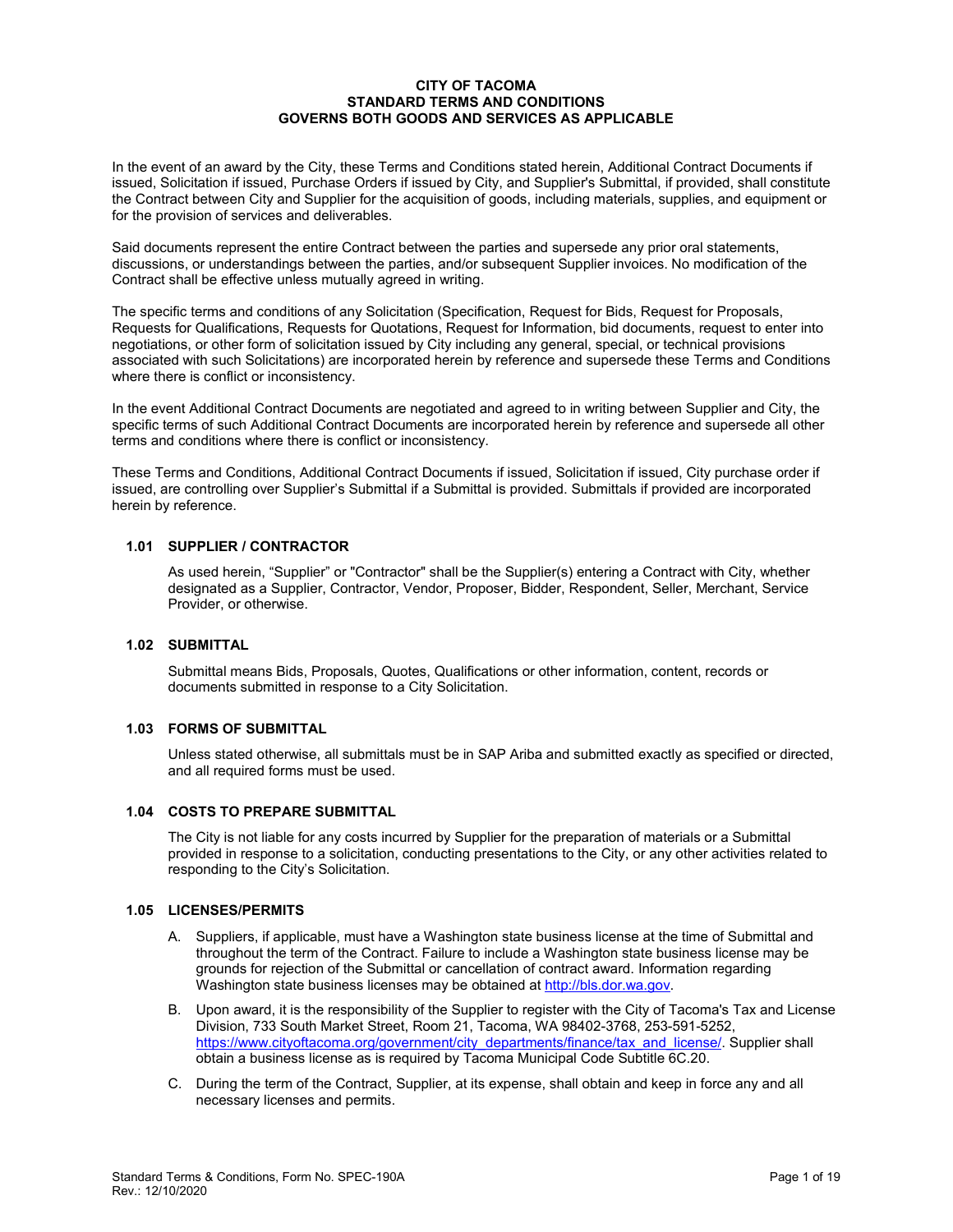# **1.06 PUBLIC DISCLOSURE: PROPRIETARY OR CONFIDENTIAL INFORMATION**

- A. Supplier Submittals, all documents and records comprising the Contract, and all other documents and records provided to the City by Supplier are deemed public records subject to disclosure under the Washington State Public Records Act, Chapter 42.56 RCW (Public Records Act). Thus, City may be required, upon request, to disclose the Contract and documents or records related to it unless an exemption under the Public Records Act or other laws applies. In the event CITY receives a request for such disclosure, determines in its legal judgment that no applicable exemption to disclosure applies, and Supplier has complied with the requirements to mark records considered confidential or proprietary as such requirements are stated below, City agrees to provide Supplier 10 days written notice of impending release. Should legal action thereafter be initiated by Supplier to enjoin or otherwise prevent such release, all expense of any such litigation shall be borne by Supplier, including any damages, attorneys' fees or costs awarded by reason of having opposed disclosure. City shall not be liable for any release where notice was provided and Supplier took no action to oppose the release of information.
- B. If Supplier provides City with records or information that Supplier considers confidential or proprietary, Supplier must mark all applicable pages or sections of said record(s) as "Confidential" or "Proprietary." Further, in the case of records or information submitted in response to a Request for Proposals, an index must be provided indicating the affected pages or sections and locations of all such material identified Confidential or Proprietary. Information not included in the required index will not be reviewed for confidentiality or as proprietary before release. If Supplier fails to so mark or index Submittals and related records, then the City, upon request, may release said record(s) without the need to satisfy the requirements of subsection A above; and Supplier expressly waives its right to allege any kind of civil action or claim against the City pertaining to the release of said record(s).
- C. Submission of materials in response to City's Solicitation shall constitute assent by Supplier to the foregoing procedure and Supplier shall have no claim against the City on account of actions taken pursuant to such procedure.

# **1.07 SUSTAINABILITY**

- A. The City has interest in measures used by its contractors to ensure sustainable operations with minimal adverse impact on the environment. The City seeks to do business with vendors that value community and environmental stewardship that help us meet our sustainable purchasing goals.
- B. The City encourages the use of environmentally preferable products or services that help to minimize the environmental and human health impacts of City operations. Suppliers are encouraged to incorporate environmentally preferable products or services into Submittals wherever possible. "Environmentally preferable" means products or services that have a lesser or reduced effect on human health and the environment when compared with competing products or services that serve the same purpose. This comparison may consider raw materials acquisition, production, manufacturing, packaging, distribution, reuse, operation, maintenance, or disposal of the product or service.
- C. Environmental Standards. The City seeks to ensure that all purchases comply with current environmental standards and product specifications. Where appropriate, third party independent certifiers such as Green Seal and USEPA Standards shall be a minimum specification for products to the City, unless specified otherwise herein.
- D. The City encourages the use of sustainability practices and desires any awarded Suppliers to assist in efforts to address such factors when feasible for:
	- 1. Pollutant releases
	- 2. Toxicity of materials used
	- 3. Waste generation
	- 4. Greenhouse gas emissions, including transportation of materials and services
	- 5. Recycle content
	- 6. Energy consumption
	- 7. Depletion of natural resources
	- 8. Potential impact on human health and the environment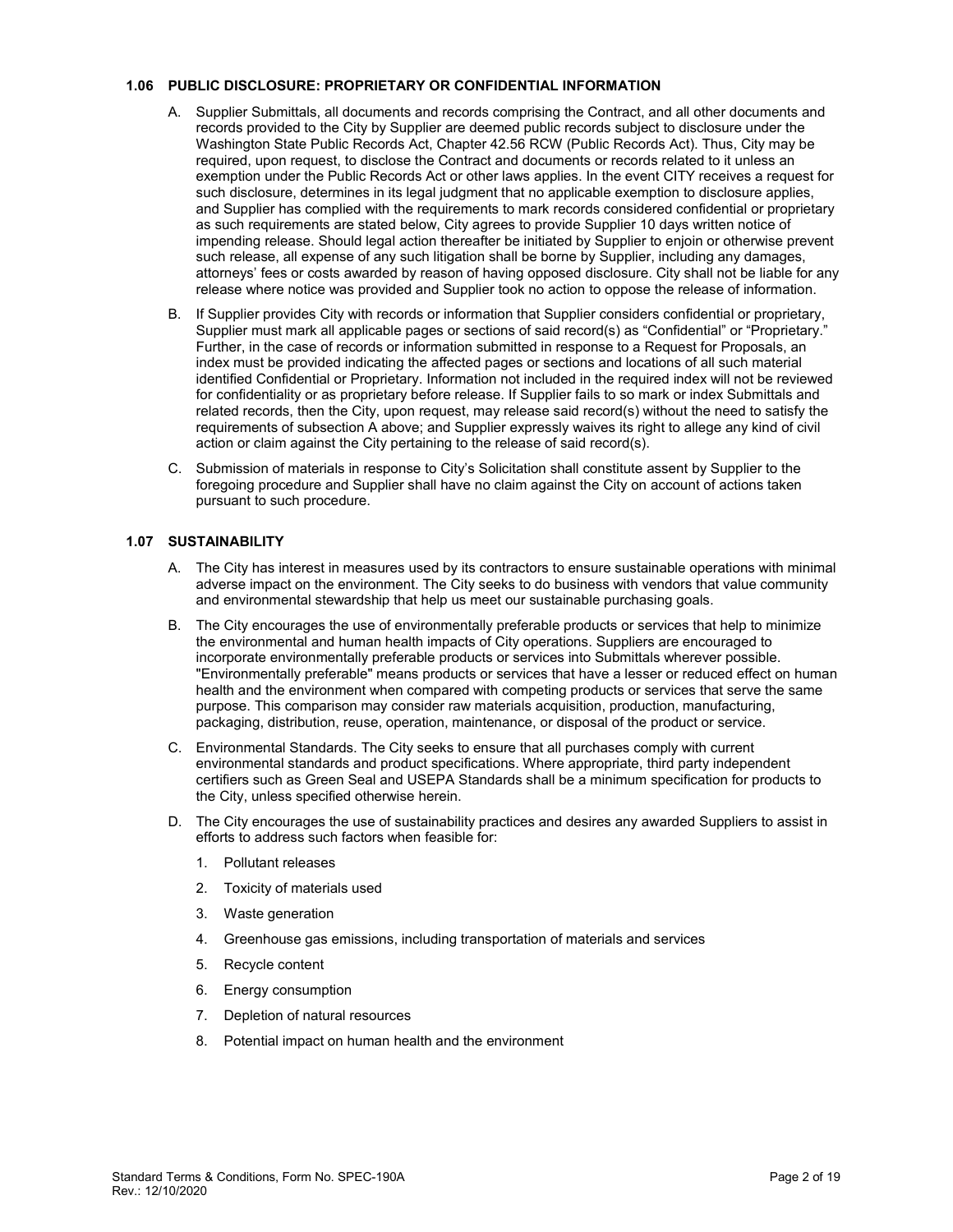### **1.08 ALTERATIONS NOT ALLOWED**

Except as otherwise specifically provided in a Solicitation, Submittals that are incomplete or conditioned in any way, contain erasures, alternatives or items not called for, or not in conformity with law, may be rejected as being non-responsive. Any attempt to condition a Submittal by inserting exceptions to the Solicitation or any conditions, qualifications or additions that vary its terms may result in rejection of the Submittal. The City may reject any submittal containing a material deviation from the Solicitation.

#### **1.09 CORRECTION OF AMBIGUITIES AND OBVIOUS ERRORS**

- A. The City reserves the right to correct obvious errors in Supplier's Submittal. In this regard, if the unit price does not compute to the extended total price, the unit price shall govern.
- B. Supplier shall notify the City of Tacoma Procurement and Payables Division in writing of any ambiguity, conflict, discrepancy, omission or other error in a Solicitation no later than five business days prior to the submittal deadline.
	- 1. For solicitations conducted in SAP Ariba, Supplier shall notify the City of Tacoma Procurement and Payables Division on the message board of the event.
	- 2. For all other solicitations, Supplier shall notify the contract person listed in the Solicitation.
- C. The City will make necessary modifications by addendum.
- D. Supplier is responsible for identifying ambiguities, conflicts, discrepancies, omissions or other errors in the Solicitation prior to providing its Submittal or the ambiguity, conflict, discrepancy, omission, or other error is waived. Any Submittal that includes assumed clarifications and/or corrections without the required authentication of the same is subject to rejection.

#### **1.10 WARRANTIES/GUARANTEE**

- A. Suppliers warrant that all items, including services, as applicable:
	- 1. Are merchantable.
	- 2. Comply with the City's latest drawings and specifications.
	- 3. Are fit for the City's intended use.
	- 4. Will be performed according to the skill and care required by customarily accepted good practices and procedures followed by service providers rendering the same or similar type of service.
	- 5. Are new and unused unless otherwise stated.
	- 6. Comply with all applicable safety and health standards established for such products by the Occupational Safety and Health Administration (OSHA), Washington Industrial Safety and Health Act (WISHA) and/or Consumer Products Safety Act (CPSA), and all other applicable state and federal laws or agency regulations.
	- 7. Are properly packaged and contain appropriate instructions or warnings, including applicable MSDS sheets.

#### **1.11 PATENTS, TRADEMARKS AND COPYRIGHTS**

Suppliers warrant that equipment and/or materials furnished, including software, do not infringe on any patent, trademark or copyright, and agree to indemnify, defend and hold harmless, the City in the event of any infringement or claim thereof.

# **1.12 DELIVERY OF SUBMITTALS TO THE CITY'S PROCUREMENT AND PAYABLES DIVISION**

- A. Submittal packages must be received by the City's Procurement and Payables Division in SAP Ariba (unless another form of delivery is stated), prior to the scheduled time and date stated in the Solicitation.
- B. Supplier is solely responsible for timely delivery of its Submittal.
- C. Submittals received after the time stated in the solicitation will not be accepted.
- D. For purposes of determining whether a Submittal has been timely received in SAP Ariba, the City's Procurement and Payables Division will rely on the submittal clock in SAP Ariba.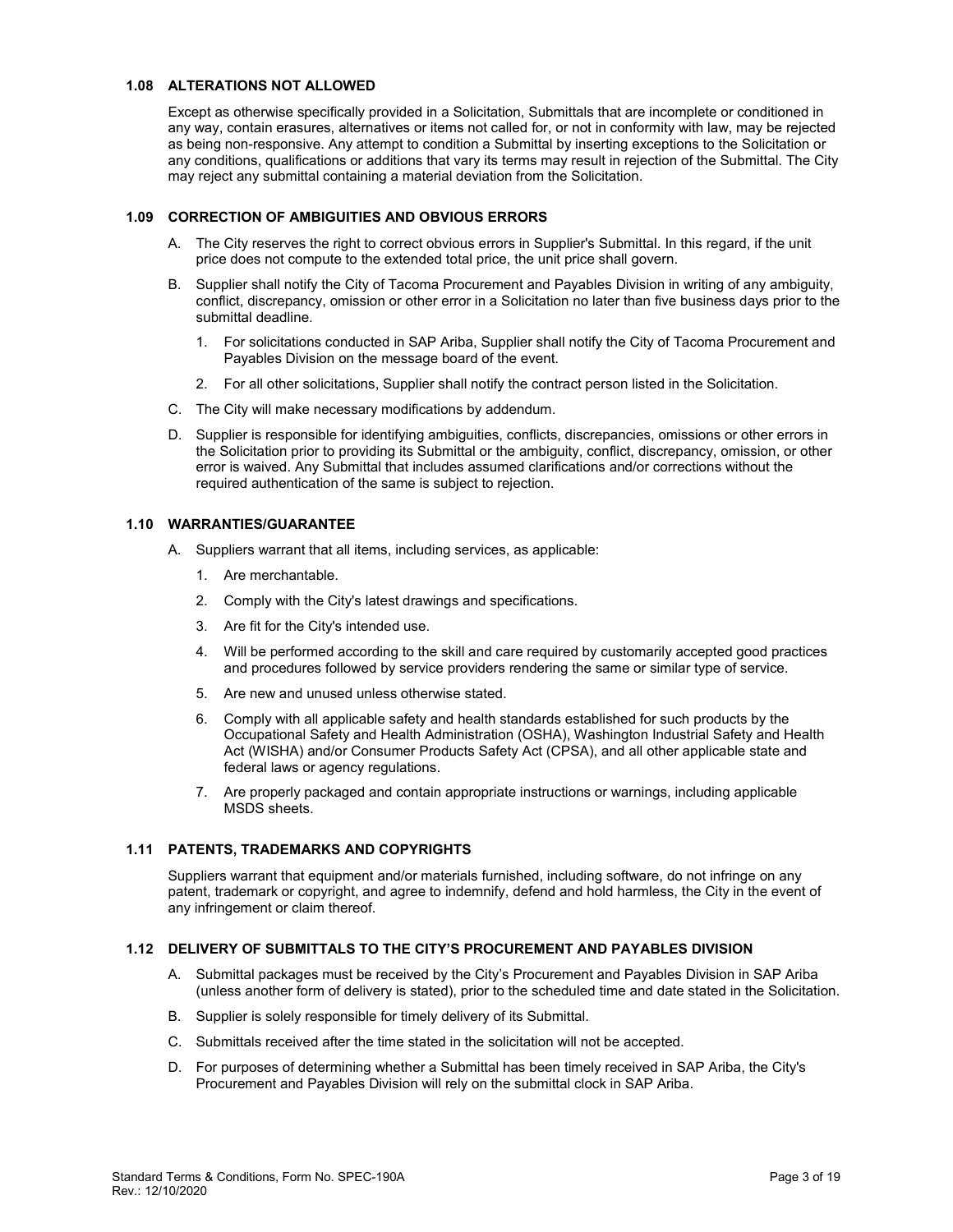# **1.13 SUBMITTAL IS NON-COLLUSIVE**

Supplier acknowledges that by its delivery of a Submittal to the City in response to a Solicitation, it represents that the prices in such Submittal are neither directly nor indirectly the result of any formal or informal agreement with another Supplier.

# **1.14 PARTNERSHIPS**

The City will allow firms to partner in order to respond to a Solicitation. Multiple suppliers may team under a Prime Supplier's Submittal in order to provide responses to all sections in a single submission; however, each Supplier's participation must be clearly delineated by section. The Prime Supplier will be considered the responding vendor and the responsible party at contract award. All contract negotiations will be conducted only with the Prime Supplier. All contract payments will be made only to the Prime Supplier. Any agreements between the Prime Supplier and other companies will not be a part of the Contract between the City and the Prime Supplier. The City reserves the right to select more than one Prime Supplier.

# **1.15 WITHDRAWAL OF SUBMITTALS**

- A. Prior to Submittal Deadline. Submittals may be withdrawn (including in SAP Ariba) prior to the scheduled submittal deadline.
- B. After Submittal Deadline. No Submittal can be withdrawn after having been opened before the actual award of the contract, unless the award is delayed more than 90 calendar days beyond the date of opening. If a delay of more than 90 calendar days does occur, Supplier must submit written notice to the City purchasing manager that Supplier is withdrawing its submittal.

# **1.16 ACCEPTANCE OF SUBMITTALS**

- A. If the solicitation announcement so states, submittals, unless previously withdrawn, will be read aloud, irrespective of any irregularities or informalities in such submittal, at the time and place specified in the solicitation announcement.
- B. All submittals must remain open for acceptance by the City for a period of at least 90 calendar days from the submittal deadline.

### **1.17 RIGHT TO REJECT**

The City of Tacoma reserves the right to reject any and all submittals, waive minor deviations or informalities, supplement, amend, reduce or otherwise modify the scope of work or cancel the solicitation, and if necessary, call for new submittals.

# **1.18 RESERVED RIGHTS**

- A. By providing a submittal in response to a City solicitation, Supplier acknowledges and consents to the below City rights and conditions. With regard to this procurement process, the City reserves, holds without limitation, and may exercise, at its sole discretion, the following rights and conditions:
	- 1. To terminate the procurement process or decide not to award a contract as a result thereof by written notice to the Suppliers for any reason whatsoever with or without substitution of another solicitation.
	- 2. To waive any defect, technicality, or any other minor informality or irregularity in any submittal, or any other response from Suppliers.
	- 3. To issue addenda for any purpose including:
		- a. To make minor or major changes or alterations to the evaluation, selection and/or performance schedule(s) for any events associated with a procurement.
		- b. To supplement, amend, reduce, cancel, or otherwise modify a Solicitation, including but not limited to modifications to the description of services and/or products contained in the solicitation, by omitting services/products and/or including services/products.
	- 4. To request clarifications, additional information, and/or revised Submittals from one or more Suppliers.
	- 5. To conduct investigations with respect to the qualifications and experience of Supplier(s), including inspection of facilities and to request additional evidence to support any such information.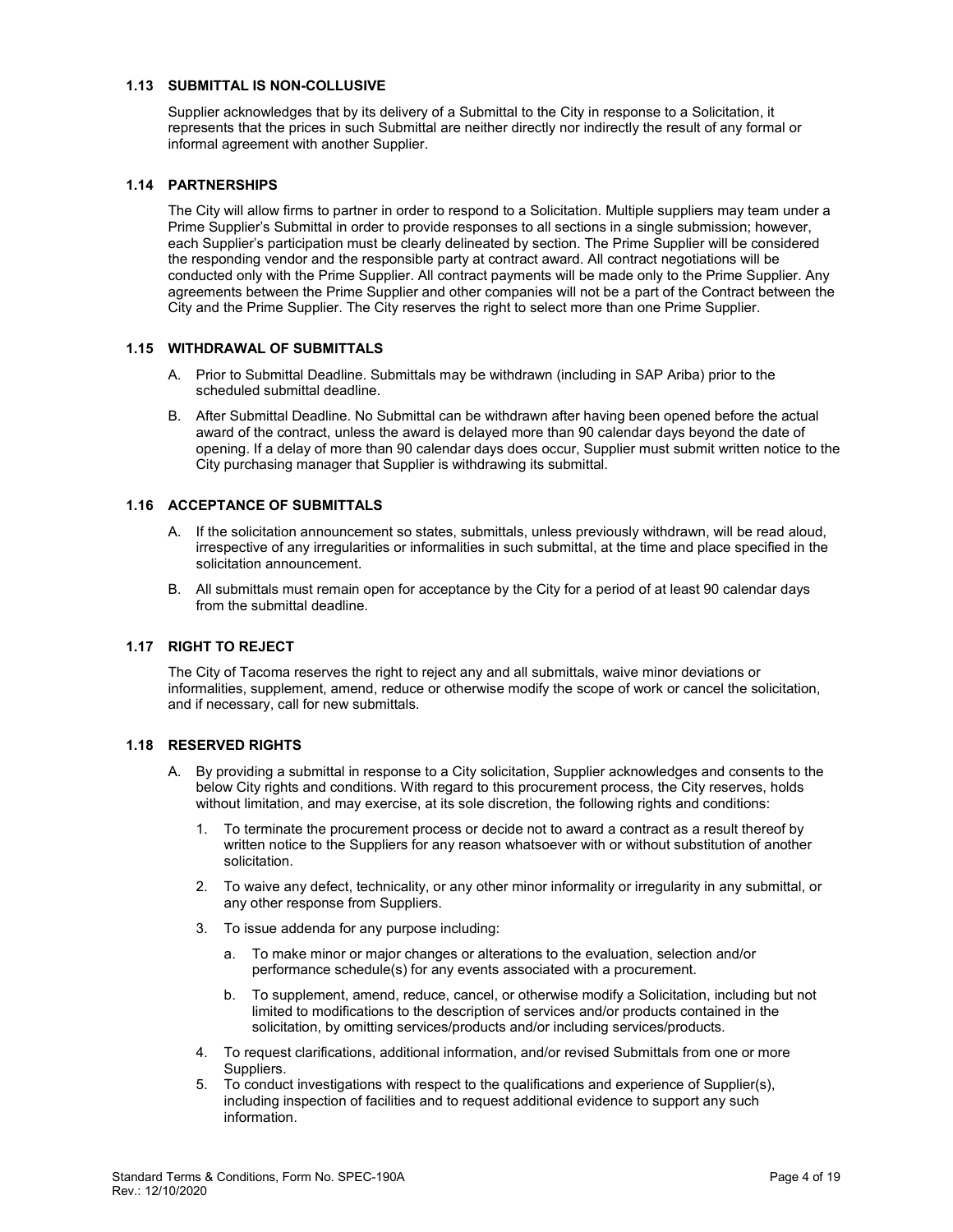- 6. To eliminate any Supplier that submits an incomplete or inadequate response, or is nonresponsive to the requirements of a Solicitation, or is otherwise deemed to be unqualified during any stage of the procurement process.
- 7. To select and interview a single finalist or multiple finalists to further the City's evaluation of Submittals provided in response to a Solicitation. The City may, in its sole and exclusive discretion as to what is in the City's best interest, elect not to conduct interviews of any or all Suppliers in connection with a solicitation process.
- 8. Except in the case of Requests for Bids, to negotiate any rate/fee offered by a Supplier. The City shall have the sole right to make the final rate/fee offer during contract negotiations. If the selected Supplier does not accept the City's final offer, the City may, in its sole discretion discontinue contract negotiations and commence negotiations with another Supplier, except as otherwise provided in Chapter 39.80, RCW.
- 9. To select and enter into a Contract with one or more Suppliers whose Submittal best satisfies the interests of the City and is most responsive, in the sole judgment of the City, to the requirements of a Solicitation.
- 10. To award by line item or group of line items.
- 11. To not award one or more items.
- 12. To issue additional or subsequent solicitations.
- 13. To seek partnerships between one or more Suppliers.
- 14. Request additional related products and services from the selected Supplier(s) as necessary throughout the term of the Contract.
- 15. Negotiate costs or fees in the event of new legislation or regulatory changes, or issuance of related compliance guidance, technology enhancements, and innovative solutions.
- 16. In the event the City receives questions concerning a Solicitation from one or more Suppliers prior to the deadline for response, the City reserves the right to provide such questions, and the City's responses, if any, to all Suppliers.
- 17. If an award is made and, prior to entering into a contract, subsequent information indicates that such award is not in the best interest of the City, the City may rescind the award without prior notice to Supplier and either award to another Supplier or reject all submittals or cancel this solicitation.
- 18. To cancel award of a contract at any time before execution of the Contract by both parties if cancellation is deemed to be in the City's best interest. In providing a submittal, Suppliers agree that the City is not liable for any costs or damages for the cancellation of an award. Supplier assumes the sole risk and responsibility for all expenses connected with the preparation of its submittal.
- 19. To add additional City departments or divisions to the Contract or develop a separate Contract with the Supplier subject to all terms, conditions and pricing of the original Contract
- 20. To take any other action affecting a Solicitation or a procurement process that is determined to be in the City's best interests.

### **1.19 SUBMITTAL CLARIFICATION**

Suppliers may be asked to clarify their Submittal. This action shall not be construed as negotiations or any indication of intentions to award. If called upon, Supplier must respond to such requests within two business days or the timeframe set forth by the City in its request for clarification. Supplier's failure to respond to such a request may result in rejection of its Submittal.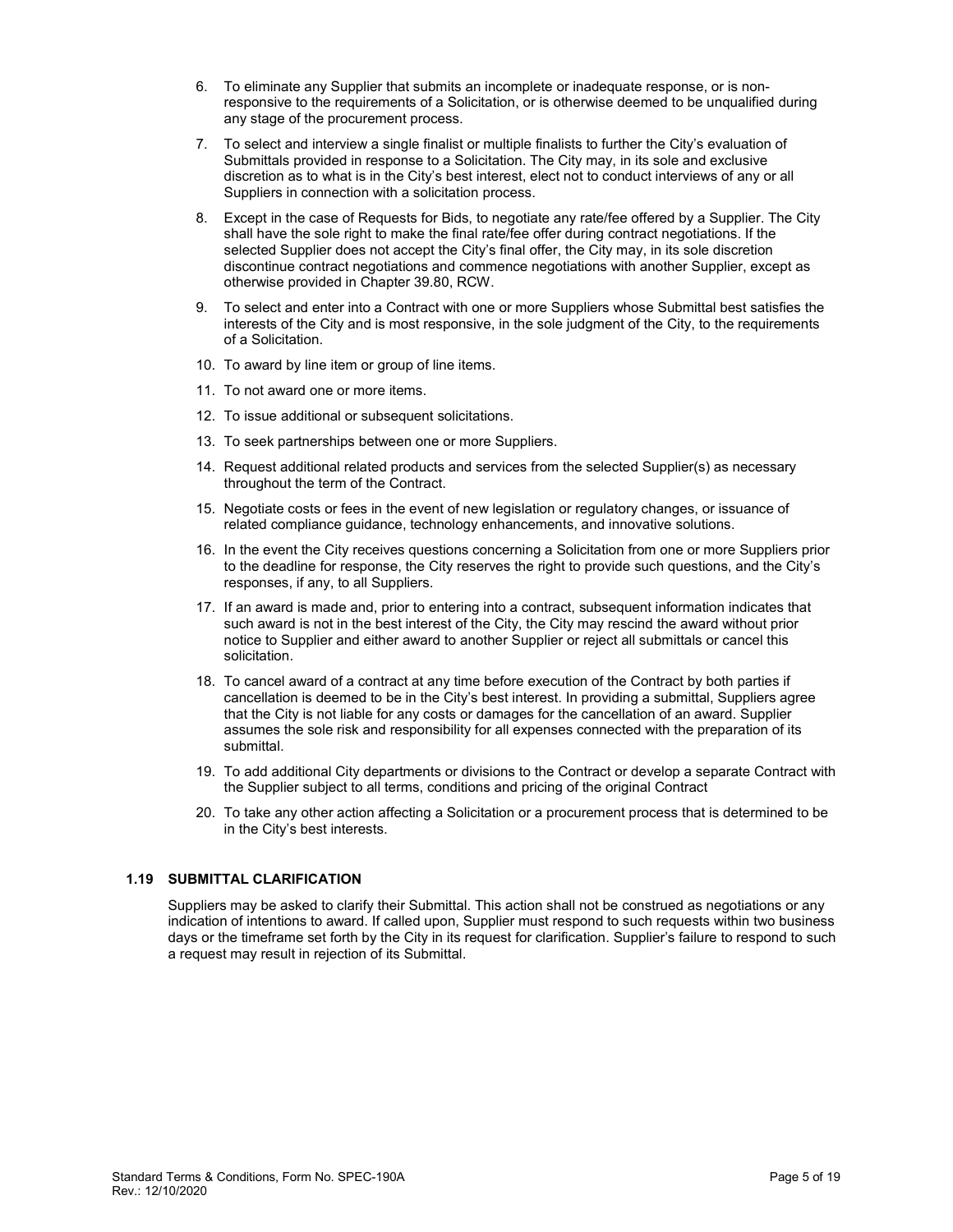# **1.20 EVALUATION OF SUBMITTALS**

- A. The City of Tacoma reserves the right to award to the lowest and best responsible Supplier(s) delivering a Submittal in compliance with the Solicitation, provided such Submittals are reasonable and are in the best interest of the City to accept. The City may use a number of criteria for determining award, including evaluation factors set forth in Municipal Code Section 1.06.262. Suppliers who are inexperienced or who fail to properly perform other contracts may have their submittal rejected for such cause.
	- 1. Evaluation Factors. In addition to the factors set forth in Municipal Code Section 1.06.262, the following may be used by the City in determining the lowest and best responsible Submittal:
		- a. Compliance with a Solicitation and with applicable City requirements, including by not limited to, the City's Ethics Code and its Small Business Enterprise and Local Employment and Apprenticeship programs.
		- b. Submittal prices, listed separately if requested, as well as a lump sum total (if the unit price does not compute to the extended total price, the unit price shall govern).
		- c. The total cost to the City, including all applicable taxes, may be the basis for contract award.
		- d. Time of delivery and/or completion of performance (delivery date(s) offered).
		- e. Warranty terms.
		- f. Quality of performance of previous contracts or services, including safety requirements and past compliance with the City's Ethics Code.
		- g. Previous and existing compliance with laws and ordinances relating to contracts or services.
		- h. Sufficiency of financial resources.<br>i. Quality, availability, and adaptabil
		- Quality, availability, and adaptability of the supplies or services to the particular use required.
		- j. Ability to provide future maintenance and service on a timely basis.
		- k. Location of nearest factory authorized warranty repair facility or parts dealership.
		- l. Ability, capacity, experience, stability, reputation, integrity, character, judgment, technical qualifications, and skill to perform the contract or provide the services required.
	- 2. Prompt Payment Discount. Payment discount periods of 20 calendar days or more, if offered in the submittal, will be considered in determining the apparent lowest responsible submittal. Discounts will be analyzed in context of their overall cumulative effect.
		- a. ePayable/Credit Card Acceptance. Submittals offering ePayable/Credit card acceptance may be compared against submittals offering a prompt payment discount to evaluate the overall cumulative effect of the discount against the advantage to the City of the ePayable/Credit card acceptance, and may be considered in determining the apparent lowest responsible submittal.
	- 3. All other elements or factors, whether or not specifically provided for in a Solicitation, which would affect the final cost to, and the benefits to be derived by, the City, may be considered in determining the award of a Contract. The final award decision will be based on the best interests of the City.

# **1.21 CONTRACT OBLIGATION**

- A. The Submittal contents of the successful Supplier will become contractual obligations if a Contract ensues.
- B. In the event the City of Tacoma determines to award a Contract, the selected Supplier(s) may be requested to execute Additional Contract Documents.
- C. Supplier shall register with the City of Tacoma on the SAP Ariba Network and be enabled for transactions upon request by the City.
- D. Suppliers may propose amendments to City's Contract documents or to these Terms and Conditions, but the City retains the right to accept or reject proposed amendments.
- E. No costs chargeable for work under the proposed Contract may be incurred before mutual acceptance and execution as directed.

# **1.22 AWARD**

The City reserves the right to award Contracts for any or all items to one or more Suppliers in the best interests of the City.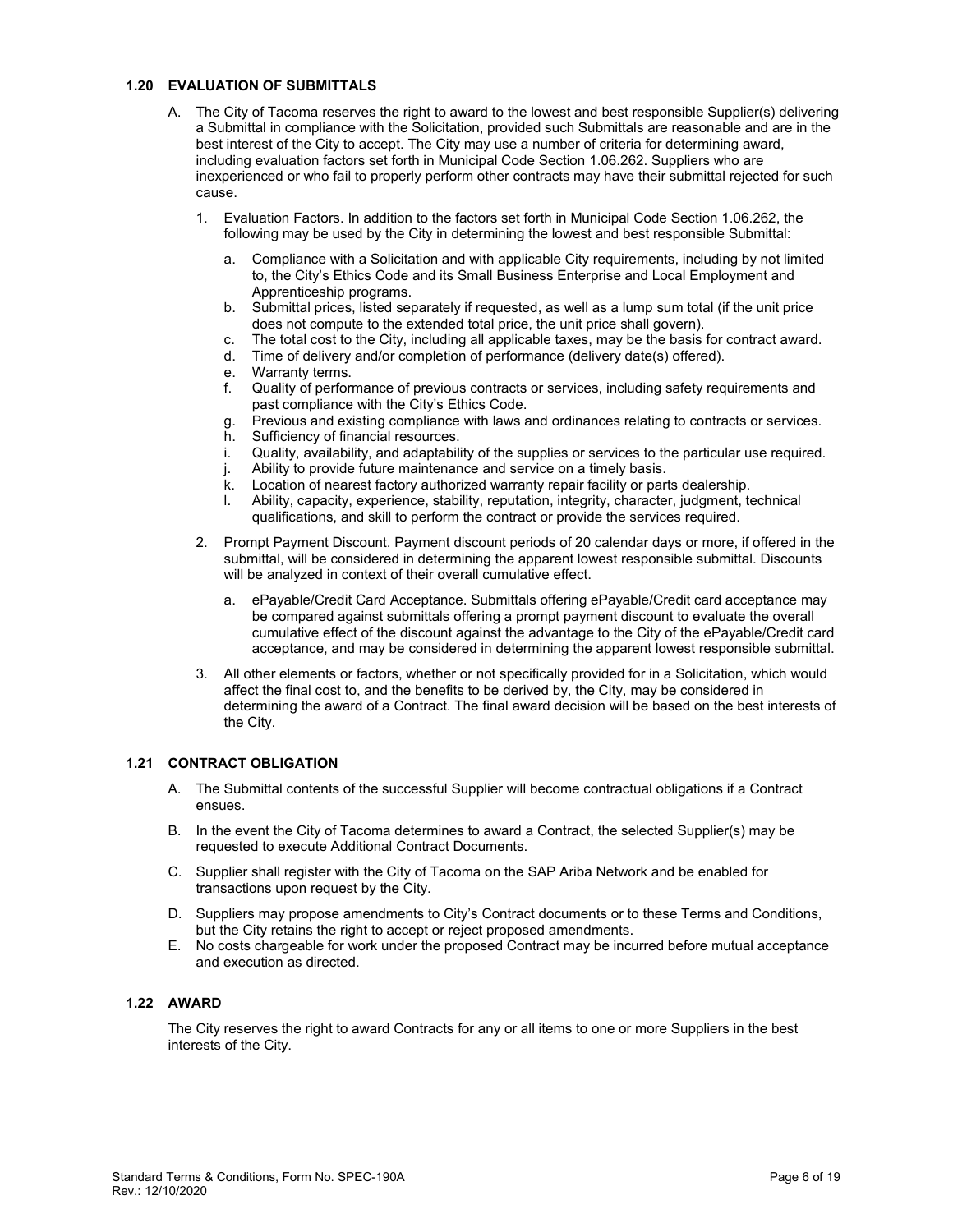# **1.23 SUPPLIER'S REFUSAL TO ENTER INTO CONTRACT**

Any Supplier who refuses to enter into a Contract after it has been awarded to the Supplier will be in breach of the agreement to enter the Contract, and Supplier's certified or cashier's check or bid bond, if any, shall be forfeited.

# **1.24 LEGAL HOLIDAYS**

A. The City of Tacoma observes the following holidays, which shall apply to performance of all contracts:

| New Year's Day                | January 1                |
|-------------------------------|--------------------------|
| Martin Luther King's Birthday | 3rd Monday in January    |
| Washington's Birthday         | 3rd Monday in February   |
| <b>Memorial Day</b>           | Last Monday in May       |
| Independence Day              | July 4                   |
| Labor Day                     | 1st Monday in September  |
| Veteran's Day                 | November 11              |
| Thanksgiving Day              | 4th Thursday of November |
| Day after Thanksgiving        | 4th Friday of November   |
| Christmas Day                 | December 25              |

B. When any of these holidays occur on Saturday or Sunday, the preceding Friday or the following Monday, respectively, is a legal holiday for the City of Tacoma.

# **1.25 CONTRACT TERM**

All services shall be satisfactorily completed and all deliverables provided by the termination date stated, and the Contract shall expire on said date unless mutually extended in writing by the parties.

# **1.26 EXTENSION OF CONTRACT**

Contracts shall be subject to extension at City's sole discretion.

### **1.27 TERMINATION AND SUSPENSION**

- A. Termination for Convenience
	- 1. Supplies. The City may terminate a Contract for supplies at any time upon prior written notice to Supplier. Upon the effective date of termination specified in such notice, and payment by the City, all conforming supplies, materials, or equipment previously furnished hereunder shall become its property.
	- 2. Services. The City may terminate a Contract for services at any time, with or without cause, by giving 10 business days written notice to Supplier. In the event of termination, all finished and unfinished work prepared by Supplier pursuant to the Contract shall be provided to the City. In the event City terminates the Contract due to the City's own reasons and without cause due to Supplier's actions or omissions, the City shall pay Supplier the amount due for actual work and services necessarily performed under the Contract up to the effective date of termination, not to exceed the total compensation set forth in the Contract.
- B. Termination for Cause. The City may terminate a Contract for either services or supplies in the event of any material breach of any of the terms and conditions of the Contract if the Supplier's breach continues in effect after written notice of breach and 30 days to cure such breach and fails to cure such breach.
- C. Suspension. For either services or supplies, the City may suspend a Contract, at its sole discretion, upon three business days' written notice to Supplier. Such notice shall indicate the anticipated period of suspension. Any reimbursement for expenses incurred due to the suspension shall be limited to Supplier's actual expenses and shall be subject to verification. Supplier shall resume performance of services under the Contract without delay when the suspension period ends.
- D. Termination or suspension of a Contract by City shall not constitute a waiver of any claims or remaining rights the City may have against Supplier relative to performance under a Contract.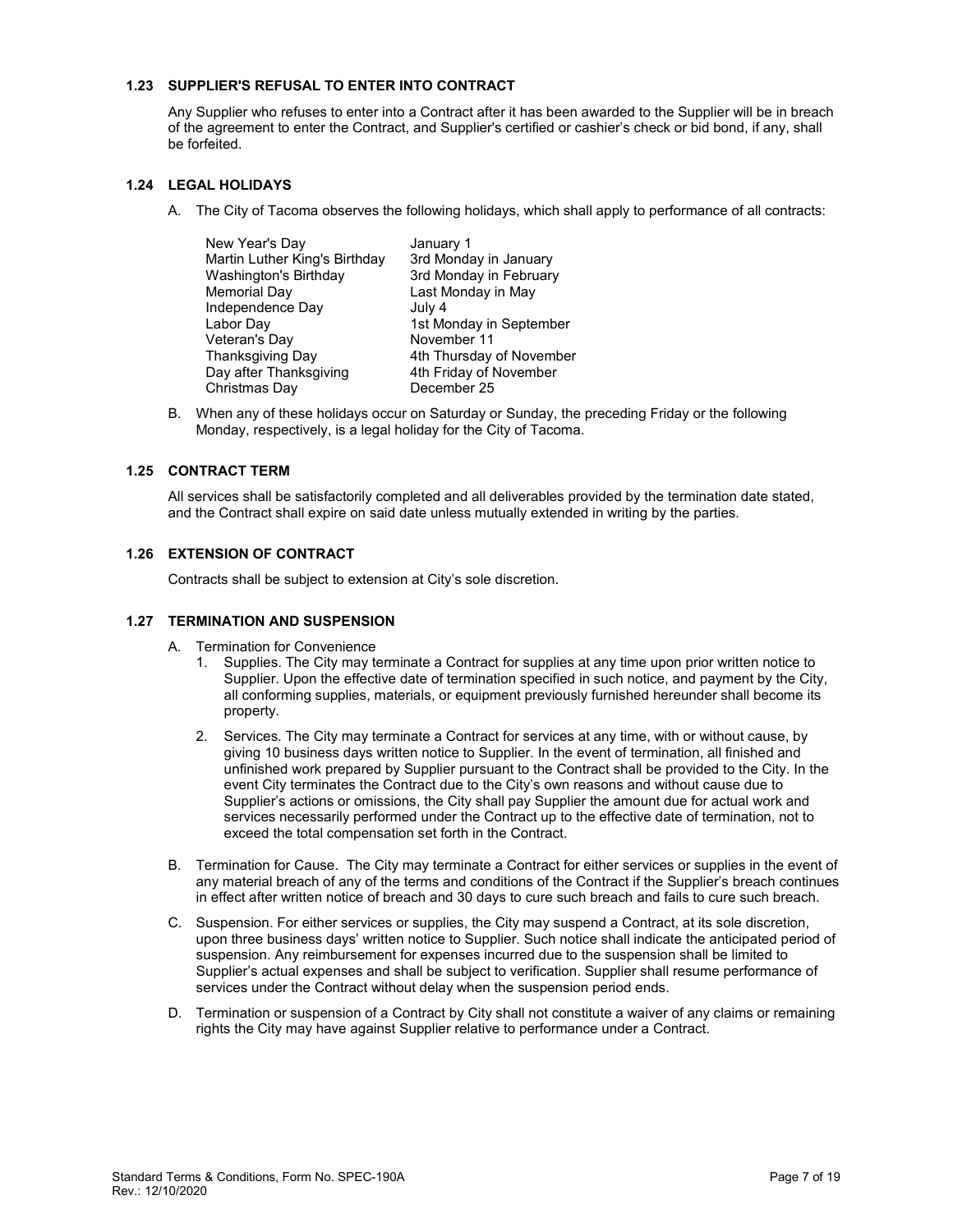#### **1.28 DEFAULT/BREACH**

In the event of material default or breach by Supplier on any of the conditions of a Contract, Supplier agrees that the City may, at its election, procure the goods or services from other sources, and may deduct from the unpaid balance due Supplier, or collect against the bond or security (if any), or may invoice and recover from Supplier all costs paid in excess of the price(s) set forth in the Contract.

# **1.29 SCOPE OF SERVICES/CONTRACT MODIFICATION**

Supplier agrees to diligently and completely perform the services and provide the deliverables required by a Contract.

- A. Supplies. The City at any time by written change order or other form of written contract amendment may make reasonable changes in the place of delivery, installation, or inspection, the method of shipment or packing, identification and ancillary matters that Supplier may accommodate without substantial additional expense.
- B. Services. The City shall have the right to make changes within the general scope of services and/or deliverables upon execution in writing of a change order or other written form of contract amendment. If the changes will result in additional work effort by Supplier the City agrees to reasonably compensate Supplier for such additional effort up to the maximum amount specified in the Contract or as otherwise provided by Tacoma Municipal Code. Any new services accepted by the City may be added to the Contract and/or substituted for discontinued services. New services shall meet or exceed all requirements of original award.
- C. Expansion Clause. A Contract may be further expanded in writing to include other related services or products normally offered by Supplier, as long as the price of such additional services or products have a profit margin equal to or less than that in place at the time of original submittal. Such additions and prices will be established in writing. New items not meeting these criteria will not be added to the Contract. Supplier profit margins are not to increase as a result any such expansion.

### **1.30 FEDERAL, STATE, AND MUNICIPAL LAWS AND REGULATIONS**

Supplier shall comply with all federal, state, municipal, and/or local laws and regulations in the performance of all terms and conditions of the Contract. Supplier shall be solely responsible for all violations of the law from any cause in connection with its performance of work under the Contract.

#### **1.31 PREVAILING WAGES**

- A. If federal, state, local, or any applicable law requires Supplier to pay prevailing wages in connection with a Contract, and Supplier is so notified by the City, then Supplier shall pay applicable prevailing wages.
- B. If applicable, a Schedule of Prevailing Wage Rates and/or the current prevailing wage determination made by the Secretary of Labor for the locality or localities where the Contract will be performed is attached and made of part of the Contract by this reference. If prevailing wages do apply to the Contract, Supplier and its subcontractors shall:

1. Be bound by and perform all transactions regarding the Contract relating to prevailing wages and the usual fringe benefits in compliance with the provisions of Chapter 39.12 RCW, as amended, the Washington State Prevailing Wage Act and/or the Davis-Bacon Act (40 U.S.C. 3141- 3144, and 3146- 3148) and the requirements of 29 C.F.R. pt. 5 as may be applicable, including the federal requirement to pay wages not less than once a week,

2. Ensure that no worker, laborer or mechanic employed in the performance of any part of the Contract shall be paid less than the prevailing rate of wage specified on that Schedule and/or specified in a wage determination made by the Secretary of Labor (unless specifically preempted by federal law, the higher of the Washington state prevailing wage or federal Davis-Bacon rate of wage must be paid)and Additionally, in compliance with applicable federal law, contractors are required to pay wages not less than once a week.

3. Immediately upon award of the Contract, contact the Department of Labor and Industries, Prevailing Wages section, Olympia, Washington and/or the federal Department of Labor, to obtain full information, forms and procedures relating to these matters. Per such procedures, a Statement of Intent to Pay Prevailing Wages and/or other or additional documentation required by applicable federal law, must be submitted by Contractor and its subcontractors to the City, in the manner requested by the City, prior to any payment by the City hereunder, and an Affidavit of Wages Paid and/or other or additional documentation required by federal law must be received or verified by the City prior to final Contract payment.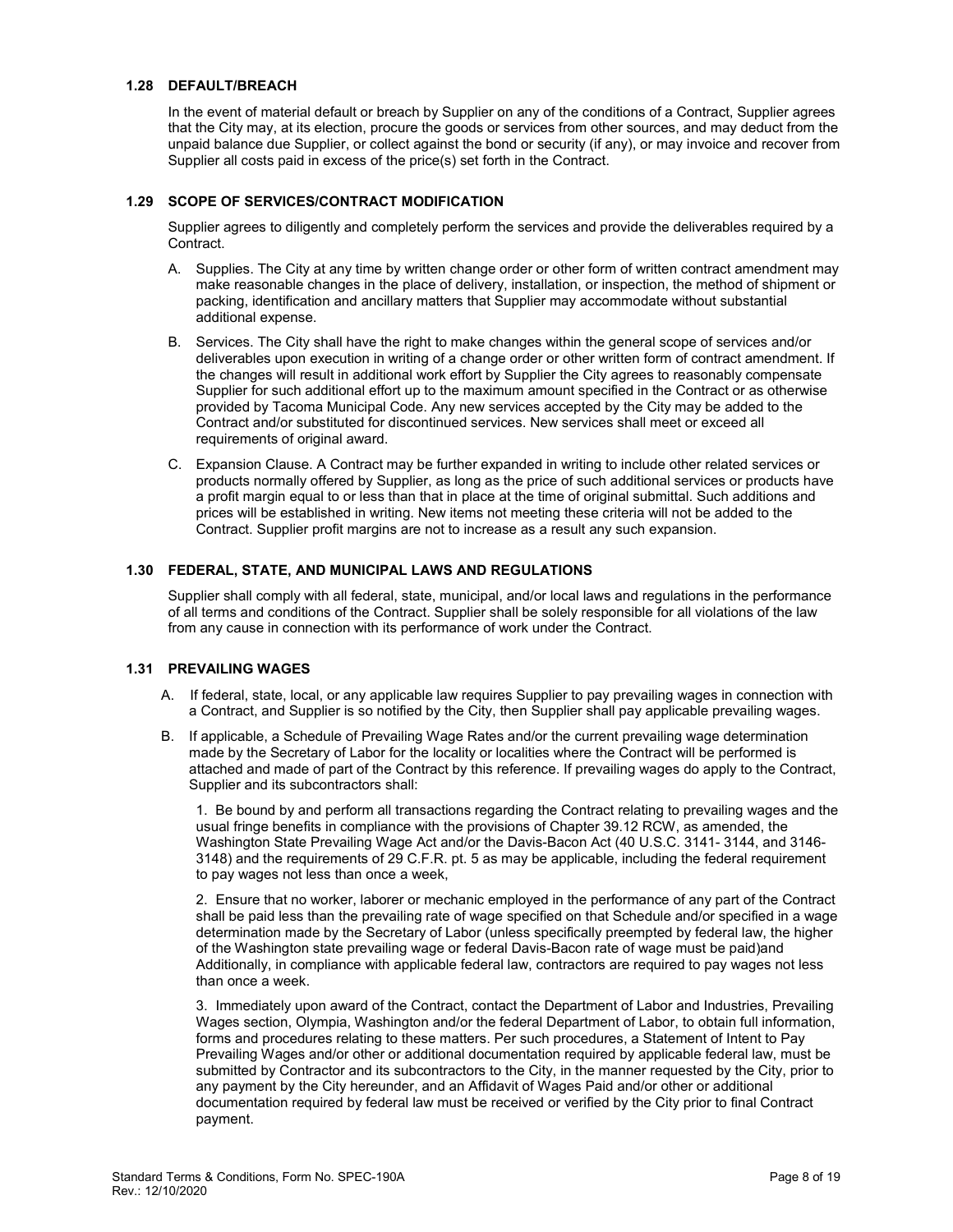# **1.32 COPELAND ANTI-KICKBACK ACT**

For contracts subject to Davis Bacon Act the following clauses will be incorporated into the Contract:

- 1. Contractor. The contractor shall comply with 18 U.S.C. § 874, 40 U.S.C. § 3145, and the requirements of 29 C.F.R. pt. 3 as may be applicable, which are incorporated by reference into this contract.
- 2. Subcontracts. The contractor or subcontractor shall insert in any subcontracts the clause above and such other clauses as FEMA may by appropriate instructions require, and also a clause requiring the subcontractors to include these clauses in any lower tier subcontracts. The prime contractor shall be responsible for the compliance by any subcontractor or lower tier subcontractor with all of these contract clauses.
- 3. Breach. A breach of the contract clauses above may be grounds for termination of the contract, and for debarment as a contractor and subcontractor as provided in 29 C.F.R. § 5.12.

### **1.33 FEDERAL AID PROJECTS**

The City of Tacoma, in accordance with Title VI of the Civil Rights Act of 1964, 78 Stat. 252, 42 U.S.C. 2000d to 2000d-4 and Title 49, Code of Federal Regulations, Department of Transportation, subtitle A, Office of the Secretary, part 21, nondiscrimination in federally assisted programs of the Department of Transportation issued pursuant to such Act, hereby notifies all bidders that it will affirmatively insure that in any contract entered into pursuant to this advertisement, disadvantaged business enterprises as defined at 49 CFR, part 26, will be afforded full opportunity to submit bids in response to this invitation and will not be discriminated against on the grounds of race, color, national origin, or sex in consideration for an award.

# **1.34 FEDERAL FINANCIAL ASSISTANCE**

If federal funds, including FEMA financial assistance to the City of Tacoma, will be used to fund, pay or reimburse all or a portion of the Contract, Contractor will comply with all applicable Federal law, regulations, executive orders, FEMA policies, procedures, and directives and the following clauses will be incorporated into the Contract:

- A. EQUAL EMPLOYMENT OPPORTUNITY. During the performance of this Contract, Contractor will not discriminate against any employee or applicant for employment because of race, color, religion, sex, sexual orientation, gender identity, or national origin. The contractor will take affirmative action to ensure that applicants are employed, and that employees are treated during employment without regard to their race, color, religion, sex, sexual orientation, gender identity, or national origin. Such action shall include, but not be limited to the following:
	- 1. Employment, upgrading, demotion, or transfer; recruitment or recruitment advertising; layoff or termination; rates of pay or other forms of compensation; and selection for training, including apprenticeship. The contractor agrees to post in conspicuous places, available to employees and applicants for employment, notices to be provided setting forth the provisions of this nondiscrimination clause.
	- 2. The Contractor will, in all solicitations or advertisements for employees placed by or on behalf of the Contractor; state that all qualified applicants will receive consideration for employment without regard to race, color, religion, sex, sexual orientation, gender identity, or national origin.
	- 3. The Contractor will not discharge or in any other manner discriminate against any employee or applicant for employment because such employee or applicant has inquired about, discussed, or disclosed the compensation of the employee or applicant or another employee or applicant. This provision shall not apply to instances in which an employee who has access to the compensation information of other employees or applicants as a part of such employee's essential job functions discloses the compensation of such other employees or applicants to individuals who do not otherwise have access to such information, unless such disclosure is in response to a formal complaint or charge, in furtherance of an investigation, proceeding, hearing, or action, including an investigation conducted by the employer, or is consistent with the Contractor's legal duty to furnish information.
	- 4. The Contractor will send to each labor union or representative of workers with which he has a collective bargaining agreement or other contract or understanding, a notice to be provided advising the said labor union or workers' representatives of the contractor's commitments under this section, and shall post copies of the notice in conspicuous places available to employees and applicants for employment.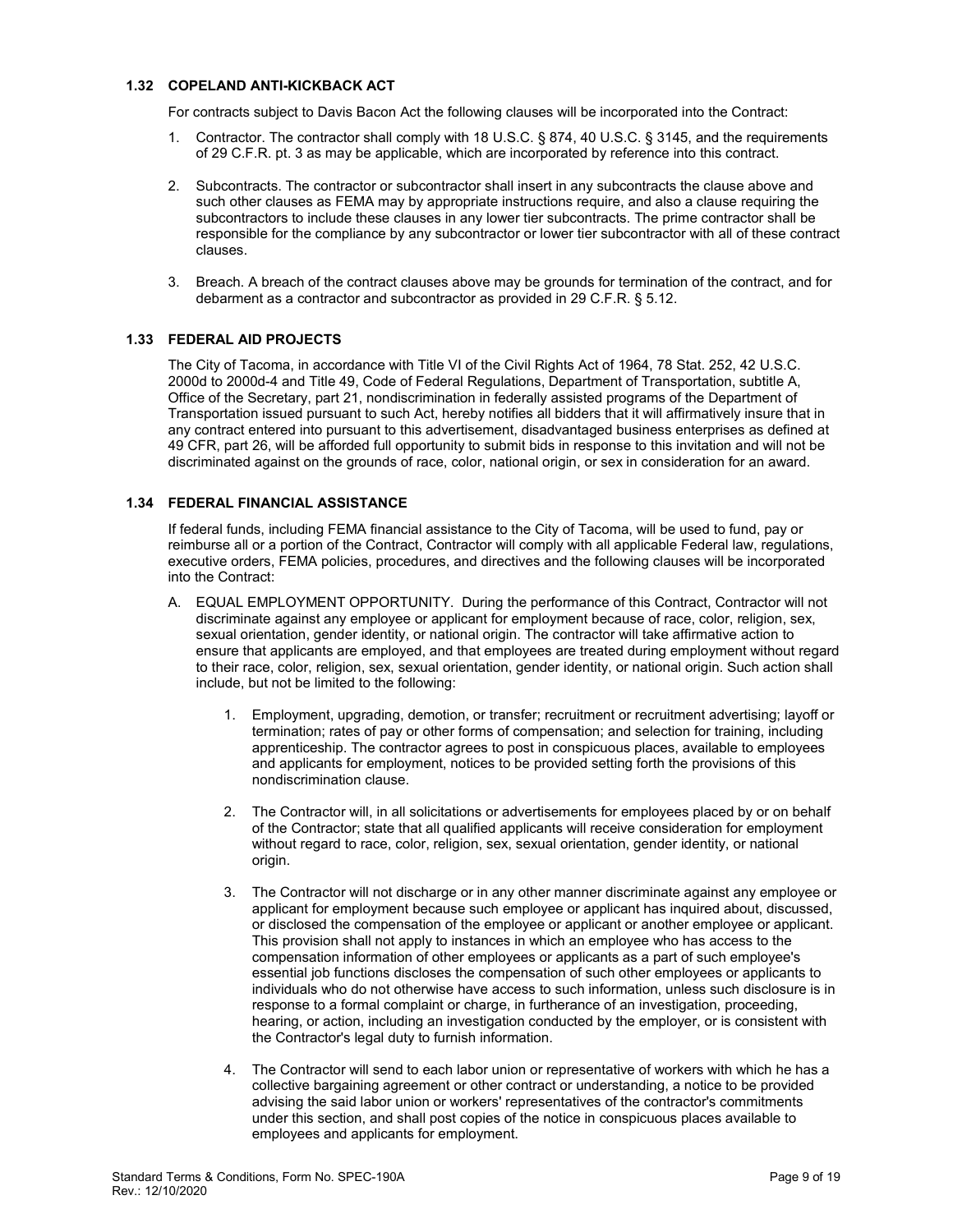- 5. The Contractor will comply with all provisions of Executive Order 11246 of September 24, 1965, and of the rules, regulations, and relevant orders of the Secretary of Labor.
- 6. The Contractor will comply with all provisions of Executive Order 11246 of September 24, 1965, and of the rules, regulations, and relevant orders of the Secretary of Labor.
- 7. In the event of the Contractor's noncompliance with the nondiscrimination clauses of this Contract or with any of the said rules, regulations, or orders, this Contract may be canceled, terminated, or suspended in whole or in part and the contractor may be declared ineligible for further Government contracts or federally assisted construction contracts in accordance with procedures authorized in Executive Order 11246 of September 24, 1965, and such other sanctions may be imposed and remedies invoked as provided in Executive Order 11246 of September 24, 1965, or by rule, regulation, or order of the Secretary of Labor, or as otherwise provided by law.
- 8. The Contractor will include the portion of the sentence immediately preceding paragraph (1) and the provisions of paragraphs (1) through (8) in every subcontract or purchase order unless exempted by rules, regulations, or orders of the Secretary of Labor issued pursuant to section 204 of Executive Order 11246 of September 24, 1965, so that such provisions will be binding upon each subcontractor or vendor. The Contractor will take such action with respect to any subcontract or purchase order as the administering agency may direct as a means of enforcing such provisions, including sanctions for noncompliance:

Provided, however, that in the event a contractor becomes involved in, or is threatened with, litigation with a subcontractor or vendor as a result of such direction by the administering agency, the contractor may request the United States to enter into such litigation to protect the interests of the United States.

### B. CONTRACT WORK HOURS AND SAFETY STANDARDS ACT

- 1. Overtime requirements. No contractor or subcontractor contracting for any part of the contract work which may require or involve the employment of laborers or mechanics shall require or permit any such laborer or mechanic in any workweek in which he or she is employed on such work to work in excess of forty hours in such workweek unless such laborer or mechanic receives compensation at a rate not less than one and one-half times the basic rate of pay for all hours worked in excess of forty hours in such workweek.
- 2. Violation; liability for unpaid wages; liquidated damages. In the event of any violation of the clause set forth in paragraph (B)(1) of this section the contractor and any subcontractor responsible therefor shall be liable for the unpaid wages. In addition, such contractor and subcontractor shall be liable to the United States (in the case of work done under contract for the District of Columbia or a territory, to such District or to such territory), for liquidated damages. Such liquidated damages shall be computed with respect to each individual laborer or mechanic, including watchmen and guards, employed in violation of the clause set forth in paragraph (B)(1) of this section, in the sum of \$27 for each calendar day on which such individual was required or permitted to work in excess of the standard workweek of forty hours without payment of the overtime wages required by the clause set forth in paragraph (b)(1) of this section.
- 3. Withholding for unpaid wages and liquidated damages. The City shall upon its own action or upon written request of an authorized representative of the Department of Labor withhold or cause to be withheld, from any moneys payable on account of work performed by the contractor or subcontractor under any such contract or any other Federal contract with the same prime contractor, or any other federally-assisted contract subject to the Contract Work Hours and Safety Standards Act, which is held by the same prime contractor, such sums as may be determined to be necessary to satisfy any liabilities of such contractor or subcontractor for unpaid wages and liquidated damages as provided in the clause set forth in paragraph (B)(2) of this section.
- 4. Subcontracts. The contractor or subcontractor shall insert in any subcontracts the clauses set forth in paragraph  $(B)(1)$  through  $(4)$  of this section and also a clause requiring the subcontractors to include these clauses in any lower tier subcontracts. The prime contractor shall be responsible for compliance by any subcontractor or lower tier subcontractor with the clauses set forth in paragraphs (B)(1) through (4) of this section.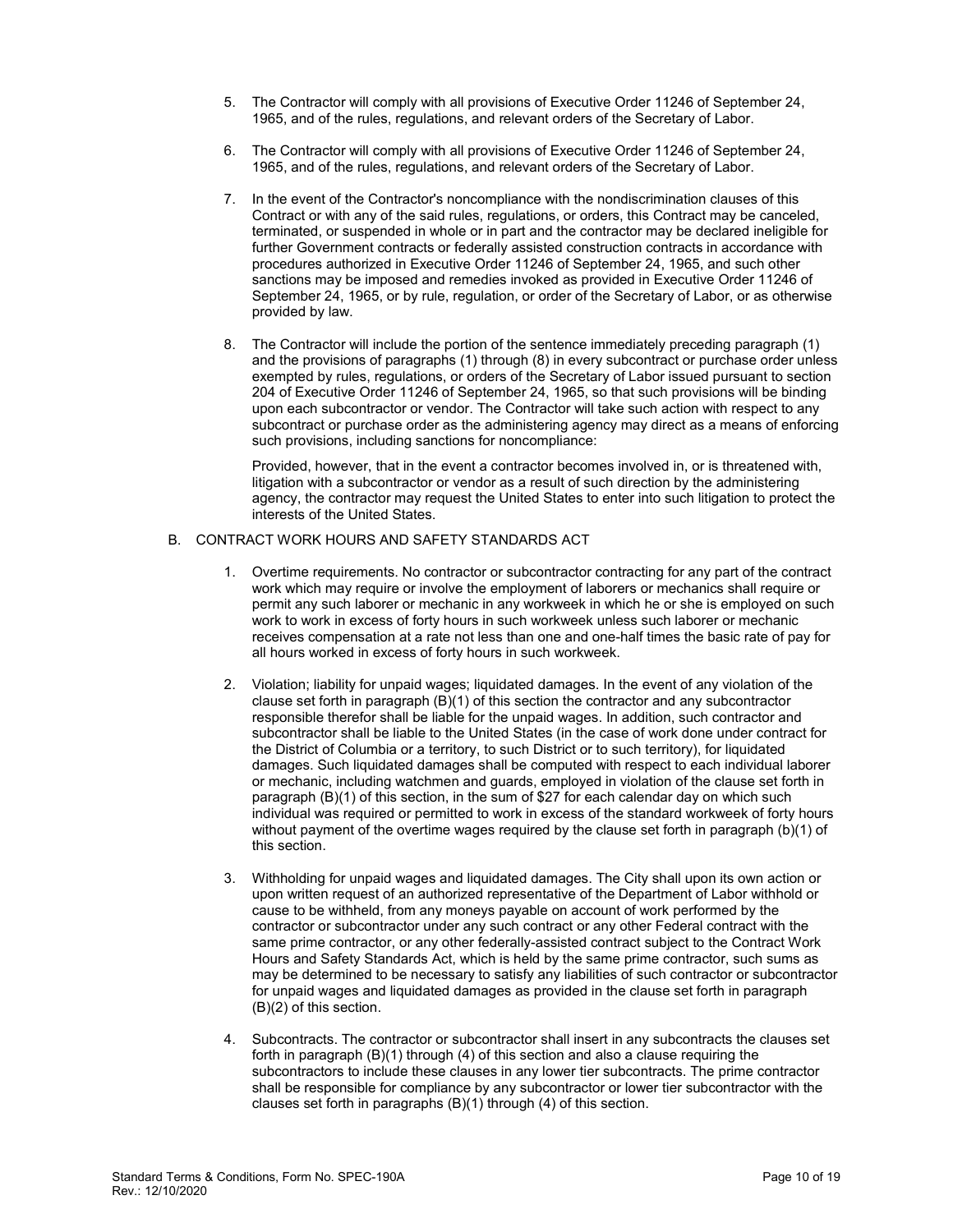# C. CLEAN AIR ACT

- 1. Contractor agrees to comply with all applicable standards, orders or regulations issued pursuant to the Clean Air Act, as amended, 42 U.S.C. § 7401 et seq.
- 2. Contractor agrees to report each violation to the City and understands and agrees that the City will, in turn, report each violation as required to assure notification to the Federal Emergency Management Agency, and the appropriate Environmental Protection Agency Regional Office.
- 3. Contractor agrees to include these requirements in each subcontract exceeding \$150,000 financed in whole or in part with Federal assistance provided by FEMA.

### D. FEDERAL WATER POLLUTION CONTROL ACT

- 1. Contractor agrees to comply with all applicable standards, orders, or regulations issued pursuant to the Federal Water Pollution Control Act, as amended, 33 U.S.C. 1251 et seq.
- 2. Contractor agrees to report each violation to the City and understands and agrees that the City will, in turn, report each violation as required to assure notification to the Federal Emergency Management Agency, and the appropriate Environmental Protection Agency Regional Office.
- 3. Contractor agrees to include these requirements in each subcontract exceeding \$150,000 financed in whole or in part with Federal assistance provided by FEMA.

#### E. DEBARMENT AND SUSPENSION

- 1. This Contract is a covered transaction for purposes of 2 C.F.R. pt. 180 and 2 C.F.R. pt. 3000. As such, the contractor is required to verify that none of the contractor's principals (defined at 2 C.F.R. § 180.995) or its affiliates (defined at 2 C.F.R. § 180.905) are excluded (defined at 2 C.F.R. § 180.940) or disqualified (defined at 2 C.F.R. § 180.935).
- 2. Contractor must comply with 2 C.F.R. pt. 180, subpart C and2 C.F.R. pt. 3000, subpart C, and must include a requirement to comply with these regulations in any lower tier covered transaction it enters into.
- 3. This certification is a material representation of fact relied upon by the City. If it is later determined that the contractor did not comply with 2 C.F.R. pt. 180, subpart C and 2 C.F.R. pt. 3000, subpart C, in addition to remedies available to (insert name of recipient/subrecipient/applicant), the Federal Government may pursue available remedies, including but not limited to suspension and/or debarment.
- 4. Contractor agrees to comply with the requirements of 2 C.F.R. pt. 180, subpart C and 2 C.F.R. pt. 3000, subpart C while this offer is valid and throughout the period of any contract that may arise from this offer. The bidder or proposer further agrees to include a provision requiring such compliance in its lower tier covered transactions.
- F. BYRD ANTI-LOBBYING AMENDMENT
	- 1. Contractors who apply or bid for an award of \$100,000 or more shall file the required certification with City. Each tier certifies to the tier above that it will not and has not used Federal appropriated funds to pay any person or organization for influencing or attempting to influence an officer or employee of any agency, a Member of Congress, officer or employee of Congress, or an employee of a Member of Congress in connection with obtaining any Federal contract, grant, or any other award covered by 31 U.S.C. § 1352. Each tier shall also disclose any lobbying with non-Federal funds that takes place in connection with obtaining any Federal award. Such disclosures are forwarded from tier to tier up to the recipient who in turn will forward the certification(s) to the City.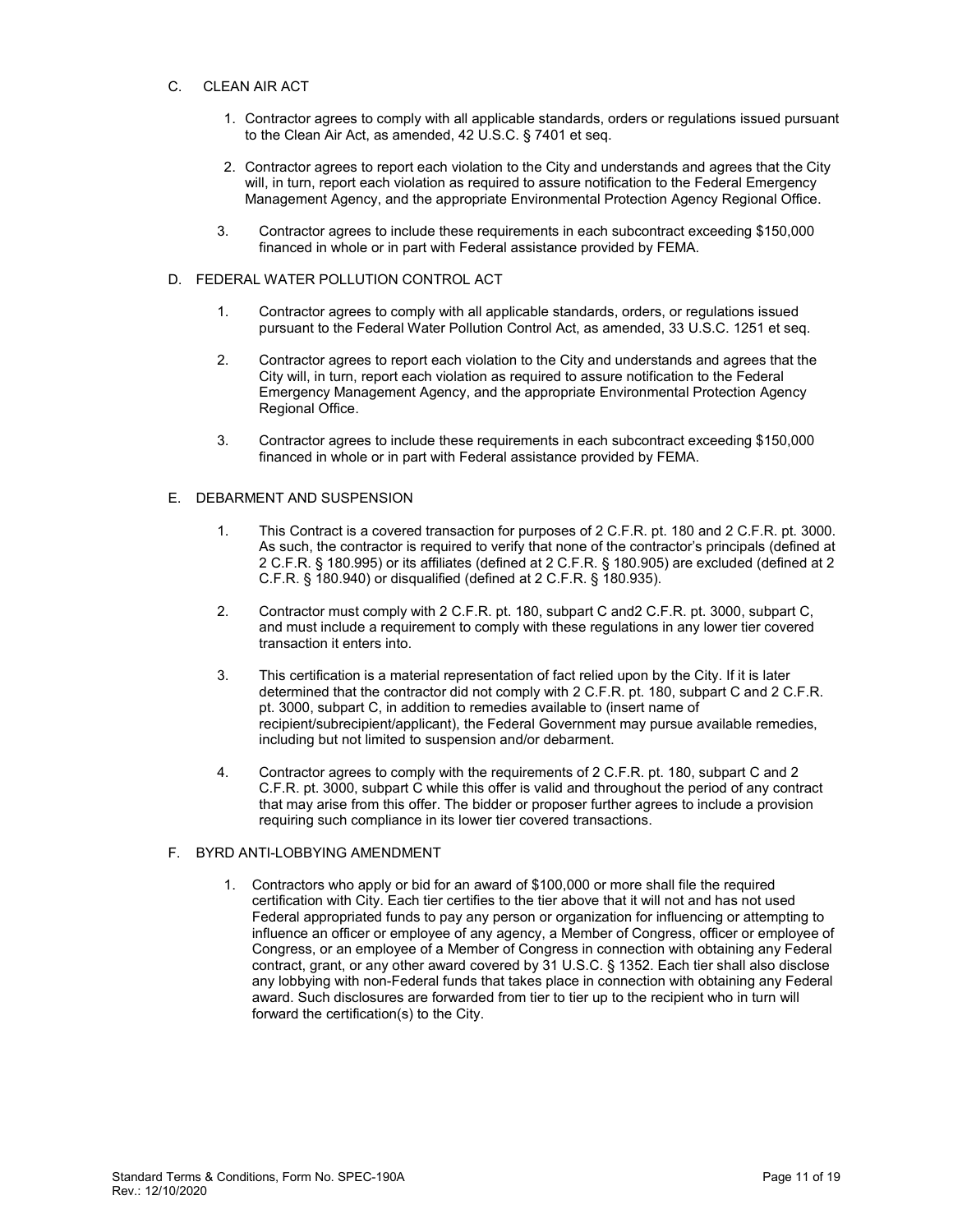2. If applicable, Contractor must sign and submit to the City the following certification:

#### **APPENDIX A, 44 C.F.R. PART 18 – CERTIFICATION REGARDING LOBBYING Certification for Contracts, Grants, Loans, and Cooperative Agreements**

The undersigned certifies, to the best of his or her knowledge and belief, that:

- 1. No Federal appropriated funds have been paid or will be paid, by or on behalf of the undersigned, to any person for influencing or attempting to influence an officer or employee of an agency, a Member of Congress, an officer or employee of Congress, or an employee of a Member of Congress in connection with the awarding of any Federal contract, the making of any Federal grant, the making of any Federal loan, the entering into of any cooperative agreement, and the extension, continuation, renewal, amendment, or modification of any Federal contract, grant, loan, or cooperative agreement.
- 2. If any funds other than Federal appropriated funds have been paid or will be paid to any person for influencing or attempting to influence an officer or employee of any agency, a Member of Congress, an officer or employee of Congress, or an employee of a Member of Congress in connection with this Federal contract, grant, loan, or cooperative agreement, the undersigned shall complete and submit Standard Form-LLL, "Disclosure Form to Report Lobbying," in accordance with its instructions.
- 3. The undersigned shall require that the language of this certification be included in the award documents for all subawards at all tiers (including subcontracts, subgrants, and contracts under grants, loans, and cooperative agreements) and that all subrecipients shall certify and disclose accordingly.

This certification is a material representation of fact upon which reliance was placed when this transaction was made or entered into. Submission of this certification is a prerequisite for making or entering into this transaction imposed by section 1352, title 31, U.S. Code. Any person who fails to file the required certification shall be subject to a civil penalty of not less than \$10,000 and not more than \$100,000 for each such failure.

The Contractor, \_\_\_\_\_\_\_\_\_\_, certifies or affirms the truthfulness and accuracy of each statement of its certification and disclosure, if any. In addition, the Contractor understands and agrees that the provisions of 31 U.S.C. Chap.38, Administrative Remedies for False Claims and Statements, apply to this certification and disclosure, if any.

 $\_$ Signature of Contractor's Authorized Official

 $\overline{\phantom{a}}$  , and the contract of the contract of the contract of the contract of the contract of the contract of the contract of the contract of the contract of the contract of the contract of the contract of the contrac Name and Title of Contractor's Authorized Official Date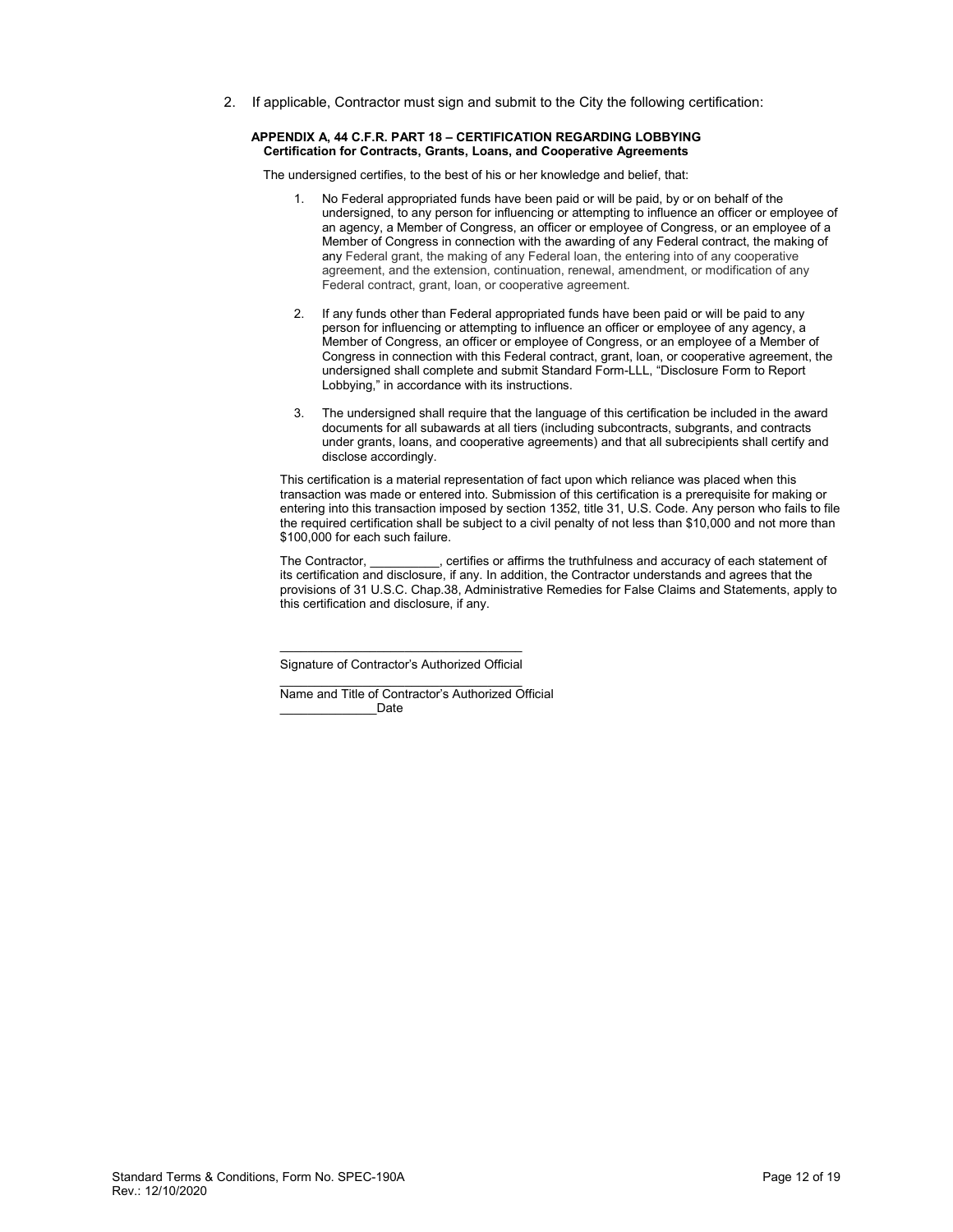# G. PROCUREMENT OF RECOVERED MATERIALS

- 1. In the performance of this contract, the Contractor shall make maximum use of products containing recovered materials that are EPA-designated items unless the product cannot be acquired:
	- a. Competitively within a timeframe providing for compliance with the contract performance schedule;
	- b. Meeting contract performance requirements; or
	- c. At a reasonable price.
- 2. Information about this requirement, along with the list of EPA- designated items, is available at EPA's Comprehensive Procurement Guidelines web site, [https://www.epa.gov/smm/comprehensive-](https://www.epa.gov/smm/comprehensive-%20procurement-guideline-cpg-program) procurement-guideline-cpg-program.
- 3. Contractor also agrees to comply with all other applicable requirements of Section 6002 of the Solid Waste Disposal Act.

# **1.35 CONTRACT PRICING**

- A. Submitted prices shall include costs of submittal preparation, servicing of the account, all contractual requirements during contract period such as transportation, permits, insurance costs, bonds, labor, wages, materials, tools, components, equipment, and appurtenances necessary to complete the work, which shall conform to the best practice known to the trade in design, quality, material, and workmanship.
- B. Surcharges of any type will not be paid.
- C. If applicable, related additional products and corresponding services of benefit to the City not specifically required in a solicitation, but which Supplier offers to provide, may be included with the submittal. Supplier may request to add new products if the City approves them and Supplier can demonstrate the pricing is from the same pricing structure/profit margin.
- D. Unless specifically stated otherwise, only firm prices will be accepted and all prices shall remain firm during the term of a Contract.
- E. Price increases may at City's discretion be passed along during a contract period if the increase is mandated by statute, or the result of a tariff.
- F. By submitting prices, Supplier warrants prices equal to or better than the equivalent prices, terms, and benefits offered by Supplier to any other government unit or commercial customer.
- G. Should Supplier, during the term of a Contract, enter into any other contract, agreement or arrangement that provides lower prices, more favorable terms or greater benefits to any other government unit or commercial customer, the Contract with the City shall thereupon be deemed amended to provide the same price or prices, terms and benefits to the City. This provision applies to comparable products and purchase volumes by the City that are not less than the purchase volumes of the government unit or commercial customer that has received the lower prices, greater benefits, or more favorable terms.
- H. If at any time during the term of the Contract, Supplier reduces prices to other buyers purchasing approximately the same quantities stated on the Contract, Supplier will immediately notify the City purchasing manager of such fact, and the price(s) for future orders under the Contract shall be reduced accordingly.
- I. The City is entitled to any promotional pricing during the Contract period.
- J. Price decreases shall be immediately passed on to the City.
- K. The City reserves the right to increase or decrease the quantities of any item awarded pursuant to the Contract and pay according to the unit prices quoted in the submittal with no adjustments for anticipated profit.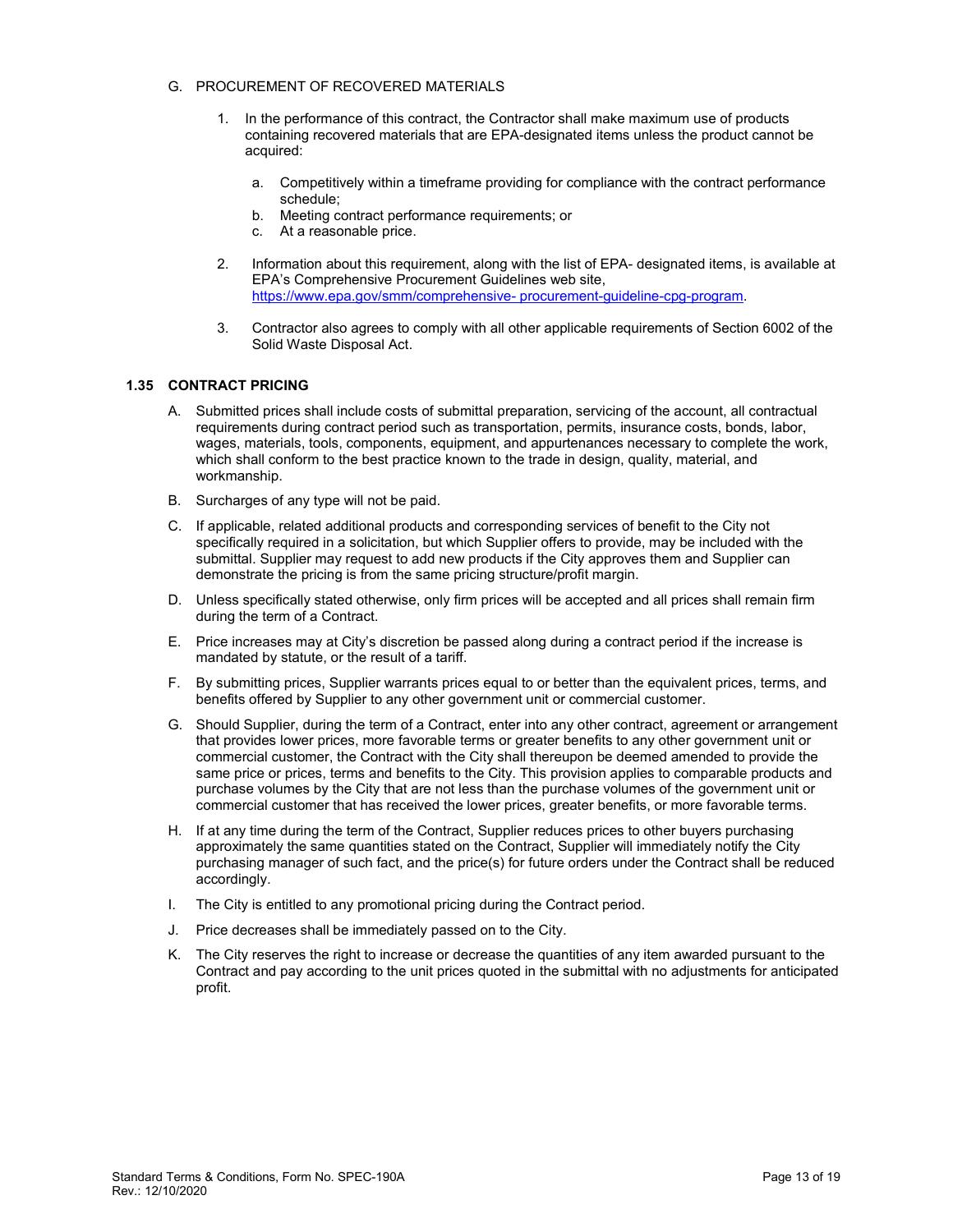# **1.36 APPROVED EQUALS WHEN ALTERNATES ARE ALLOWED**

- A. Unless an item is indicated as "no substitute," special brands, when named, are intended to describe the standard of quality, performance, or use desired. Equal items will be considered by the City, provided that Supplier specifies the brand and model, and provides all descriptive literature, independent test results, specification sheets, schematic drawings, photographs, product samples, local servicing, parts availability, etc., to enable the City to evaluate the proposed equal. Performance testing in the field may be required.
- B. The decision of the City as to what items are equal shall be final and conclusive. If the City elects to purchase a brand represented by Supplier to be an "equal," the City's acceptance of the item is conditioned on the City's inspection and testing after receipt. If, in the sole judgment of the City, the item is determined not to be an equal, the item shall be returned at Supplier's expense.
- C. When a brand name or level of quality is not stated in Supplier's submittal, it is understood Supplier's submittal shall exactly confirm with those required in the Contract. If more than one brand name is stated in a Solicitation, Supplier(s) must indicate the brand and model/part number to be supplied.

# **1.37 RISK OF LOSS, SHIPPING AND DELIVERY**

- A. Shipping. Prices must be quoted FOB destination (the place of destination as defined in RCW 62A.2-319, as that statute may hereafter be amended), with freight prepaid and allowed (shipping costs included in unit prices), and risk of loss remaining with Supplier until delivery is tendered.
- B. Delivery. Delivery will be to the designated addresses set forth in a Solicitation or as otherwise stated in the Contract. Deliveries shall be between 9:00 a.m. and 3:30 p.m., Monday through Friday only, except Legal Holidays. Failure to make timely delivery shall be cause for termination of the contract or order and return of all or part of the items at Supplier's expense except in the case of force majeure.

# **1.38 DELIVERY OF PRODUCTS AND PROVISION OF SERVICES – IDLING PROHIBITED**

- A. The City of Tacoma has a commitment to reduction of unnecessary fuel emissions and improving air quality by reducing unnecessary air pollution from idling vehicles. Limiting car and truck idling supports cleaner air, healthier work environments, the efficient use of city resources, the public's enjoyment of City properties and programs, conservation of natural resources, and good stewardship practices.
- B. Vehicles and/or diesel fuel trucks shall not idle at the time and location of the delivery to the City of Tacoma for more than three minutes. The City requires contractors to utilize practices that reduce fuel consumption and emission discharge, including turning off trucks and vehicles during delivery of products to the City. Exceptions to this requirement include when associated power is necessary to make a delivery or provide the service, when the engine is used to provide power to another device, and when a running engine is required for proper warm-up and cool-down of the engine.

### **1.39 PACKING SLIPS AND INVOICES**

- A. Each invoice shall show City of Tacoma purchase order number, release number if applicable, quantity, unit of measure, item description, unit price and extended price for each line if applicable, services and deliverables provided if applicable. Line totals shall be summed to give a grand total to which sales tax shall be added, if applicable.
	- 1. For transactions conducted in SAP Ariba, invoices shall be submitted through Ariba.
	- 2. For invoices paid by ACH or by check, unless stated otherwise, invoices shall be electronically submitted by email with corresponding PO number listed in the subject line to [accountspayable@cityoftacoma.org.](mailto:accountspayable@cityoftacoma.org)
	- 3. For invoices paid by credit card, invoices shall also display the last name of the cardholder and last four digits (only) of the card number (e.g., Jones/6311). Unless stated otherwise, invoices shall be electronically submitted by email with corresponding PO number listed in the subject line to (do not combine different POs into one invoice or charge) to [pcardadmin@cityoftacoma.org.](mailto:pcardadmin@cityoftacoma.org)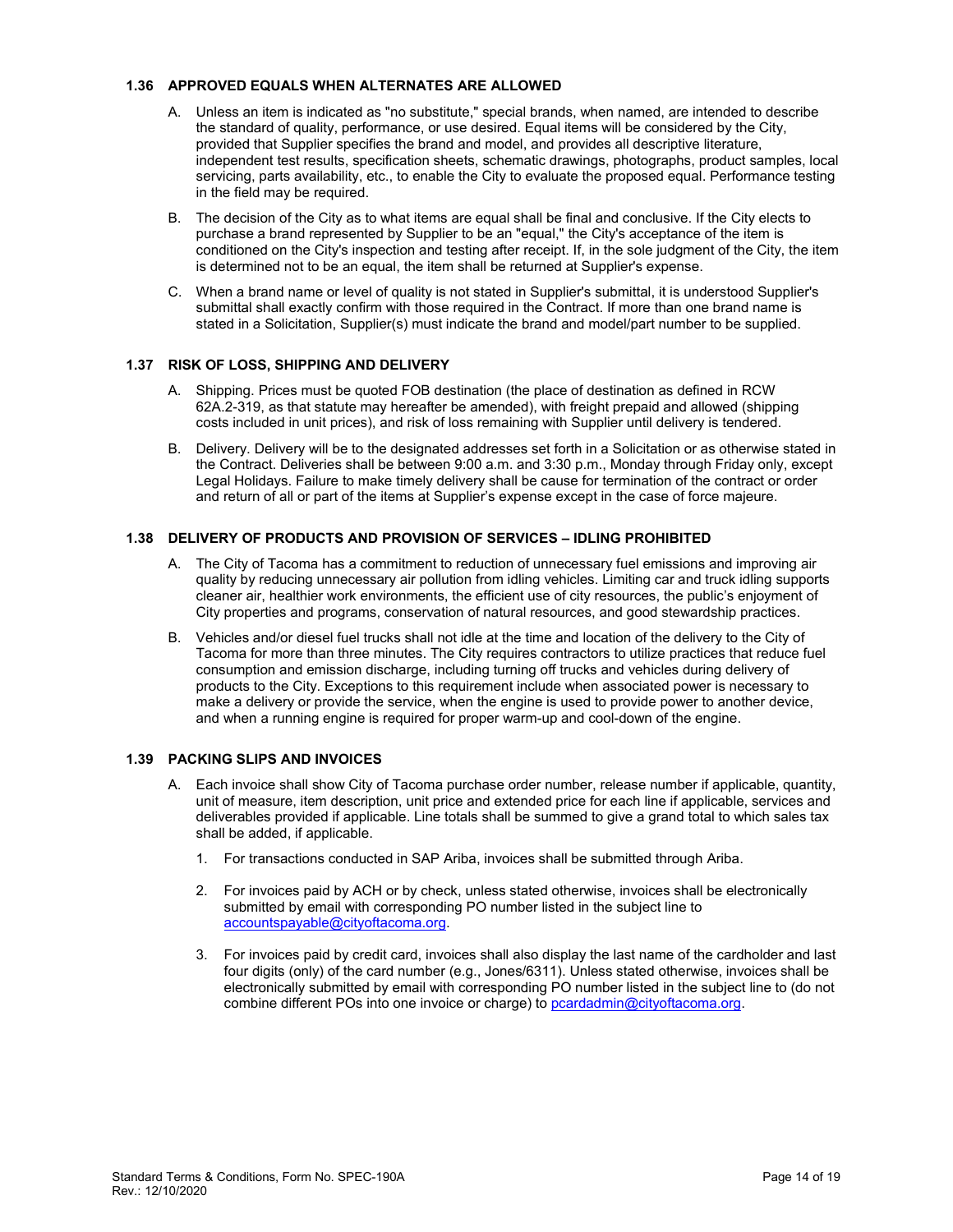- B. Any terms, provisions or language in Supplier's invoice(s) that conflict with the terms of the Contract are superseded and shall not apply to the Contract unless expressly accepted in writing by the City.
- C. Packing slips and shipping notices shall be sent to the specific City Division or Department receiving the item(s) at the address stated in City's Solicitation or as otherwise stated in the Contract and include complete description of items, contents of items if crated or cased, quantity, shipping point, carrier, bill of lading number and City of Tacoma purchase order.
- D. Supplier shall package orders, preferably in environmental friendly packaging such as reduced packaging and recyclable packing materials.

#### **1.40 COOPERATIVE PURCHASING**

The Washington State Interlocal Cooperation Act RCW 39.34 provides that other governmental agencies may purchase goods and services based on the Contract with the City in accordance with the terms and prices of the Contract if all parties are agreeable. Each public agency shall formulate a separate contract with Supplier, incorporating the terms and conditions of the Contract with the City of Tacoma. The City shall incur no liability in connection with such contracts or purchases by other public agencies thereunder. It will be Supplier's responsibility to inform such public agencies of the Contract with the City. Supplier shall invoice such public agencies as separate entities.

### **1.41 TAXES**

- A. Unless otherwise stated, applicable federal, state, City, and local taxes shall be included in the submittal and in contract as indicated below. As used herein, the term "taxes" shall include any and all taxes, assessments, fees, charges, interest, penalties, and/or fines imposed by applicable laws and regulations in connection with the procurement of goods and/or services hereunder.
	- 1. Federal Excise Tax. The City of Tacoma is exempt from federal excise tax. The City will furnish a Federal Excise Tax Exemption certificate, if required. If Supplier fails to include any applicable tax in its submittal, then Supplier shall be solely responsible for the payment of said tax.
	- 2. State and Local Sales Tax. The City of Tacoma is subject to Washington state sales tax. It is Supplier's obligation to state the correct sales tax percentage and include the applicable Washington state, city and local sales tax as a separate line item(s) in the submittal.
	- 3. City of Tacoma Business and Occupation Tax. It is Supplier's obligation to include City of Tacoma Business and Occupation tax in the unit and/or lump sum prices submitted; it shall not be shown separately on the submittal. Per Sub-Title 6A of the City of Tacoma Municipal Code, transactions with the City of Tacoma may be subject to the City's Business and Occupation Tax.
- B. Any or All Other Taxes. Any or all other taxes are the responsibility of Supplier unless otherwise required by law. Except for state sales tax, Supplier acknowledges that it is responsible for the payment of all taxes applicable to the Contract and Supplier agrees to comply with all applicable laws regarding the reporting of income, maintenance of records, and all other requirements and obligations imposed pursuant to applicable law.
- C. If the City is assessed, made liable, or responsible in any manner for taxes contrary to the provisions of the Contract, Supplier agrees to hold the City harmless from such costs, including attorney's fees. In the event Supplier fails to pay any taxes, assessments, penalties, or fees imposed by any governmental body, including a court of law, other than those taxes the City is required to pay, then Supplier authorizes the City to deduct and withhold or pay over to the appropriate governmental body those unpaid amounts upon demand by the governmental body. It is agreed that this provision shall apply to taxes and fees imposed by City ordinance. Any such payments shall be deducted from Supplier's total compensation.

### **1.42 COMPENSATION**

- A. The City shall compensate Supplier in accordance with the Contract. Said compensation shall be the total compensation for Supplier's performance hereunder including, but not limited to, all work, services, deliverables, materials, supplies, equipment, subcontractor's fees and all reimbursable travel and miscellaneous or incidental expenses to be incurred by Supplier. Unless stated otherwise the total stated compensation may not be changed without a written change order or other form of contract amendment.
- B. Payment(s) made in accordance with the Contract shall fully compensate Supplier for all risk, loss, damages or expense of whatever nature, and acceptance of payment shall constitute a waiver of all claims submitted by Supplier.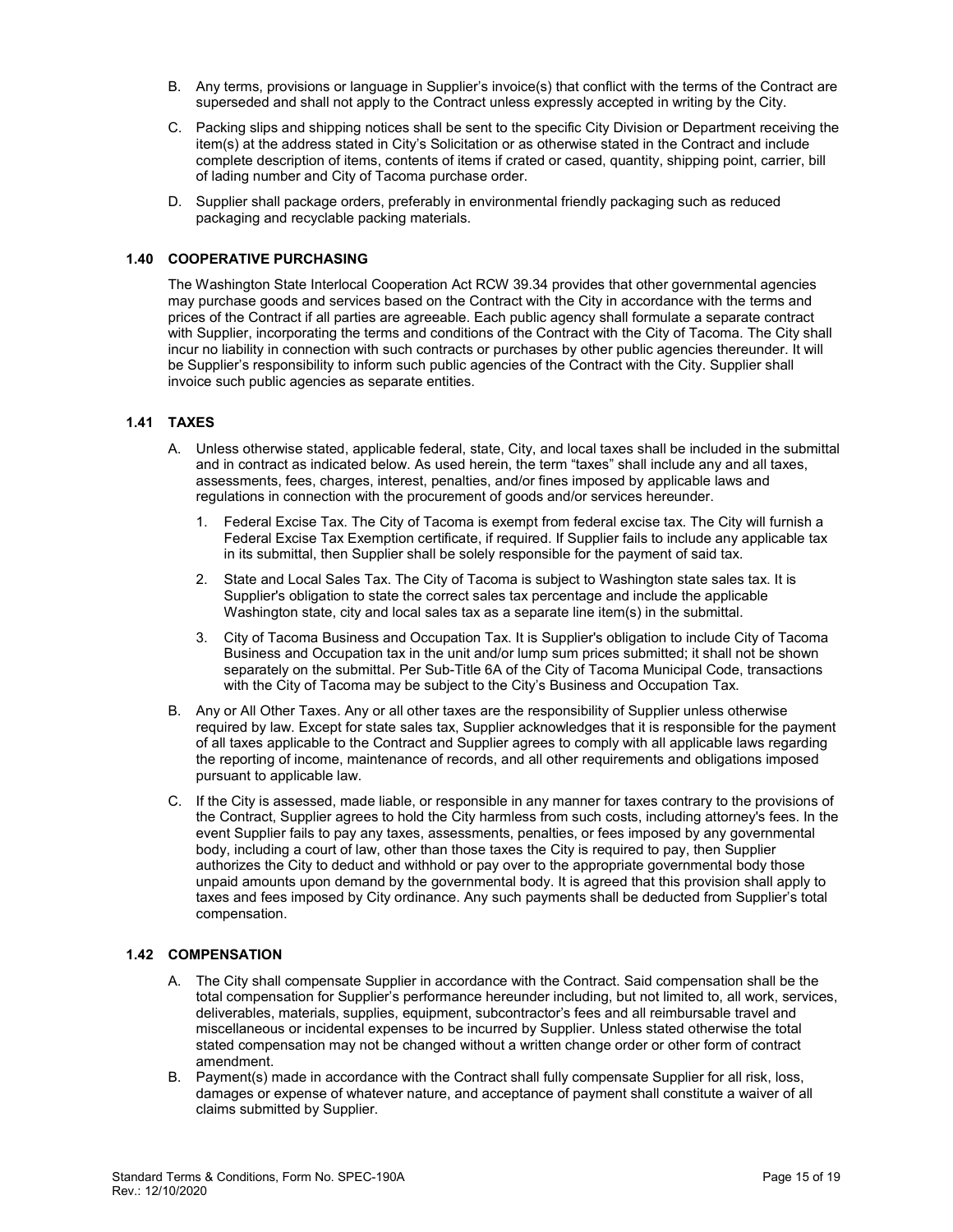### **1.43 PAYMENT TERMS**

- A. Payment shall be made through the City's ordinary payment process, and shall be considered timely if made within 30 days of receipt of a properly completed invoice. All payments shall be subject to adjustment for any amounts, upon audit or otherwise, determined to have been improperly invoiced. The City may withhold payment to Supplier for any services or deliverables not performed as required hereunder until such time as Supplier modifies such services or deliverables to the satisfaction of the City.
- B. Invoices will not be processed for payment, nor will the period of cash discount commence, until all invoiced items are received and satisfactory performance of the Contract has been attained. Upon CITY'S request, Supplier shall submit necessary and appropriate documentation, as determined by the CITY, for all invoiced services and deliverables. If an adjustment in payment is necessary due to damage or dispute, the cash discount period shall commence on the date final approval for payment is authorized.

# **1.44 PAYMENT METHOD – EPAYABLES – CREDIT CARD ACCEPTANCE – EFT/ACH ACCEPTANCE**

- A. Payment methods include:
	- 1. EPayables (Payment Plus). This is payment made via a virtual, single use VISA card number provided by the City's commercial card provider. Suppliers accepting this option will receive "due immediately" payment terms. Two options for acceptance are available to suppliers. Both are accompanied by an emailed advice containing complete payment details:
		- a. Straight-through processing (buyer initiated). Immediate, exact payments directly deposited to supplier accounts by the City's provider bank; the supplier does not need to know card account details.
		- b. Supplier retrieves card account through the secure, on-line portal provided via email notifications sent by the City's commercial card provider.
	- 2. Credit card. Tacoma's VISA procurement card program is supported by standard bank credit suppliers and requires that merchants abide by the VISA merchant operating rules. It provides "due immediately" payment terms.
		- a. Suppliers must be PCI-DSS compliant (secure credit card data management) and federal FACTA (sensitive card data display) compliant.
		- b. Suppliers must be set up by their card processing equipment provider (merchant acquirer) as a minimum of a Level II merchant with the ability to pass along tax, shipping and merchant references information.
	- 3. Electronic Funds Transfer (EFT) by Automated Clearing House (ACH). Standard terms are net 30 for this payment method.
	- 4. Check or other cash equivalent. Standard terms are net 30 for this payment method.
- B. The City's preferred method of payment is by ePayables (Payment Plus) followed by credit card (aka procurement card). Suppliers may be required to have the capability of accepting the City's ePayables or credit card methods of payment**. The City of Tacoma will not accept price changes or pay additional fees when ePayables (Payment Plus) or credit card is used.**
- C. The City, in its sole discretion, will determine the method of payment for goods and/or services as part of the Contract.

### **1.45 NOTICES**

Unless otherwise specified, except for routine operational communications, which may be delivered personally or transmitted by electronic mail, all notices required by the Contract shall be in writing and shall be deemed to have been duly given if delivered personally or mailed first-class mail, postage prepaid, to Supplier's registered agent and to the applicable City department representative.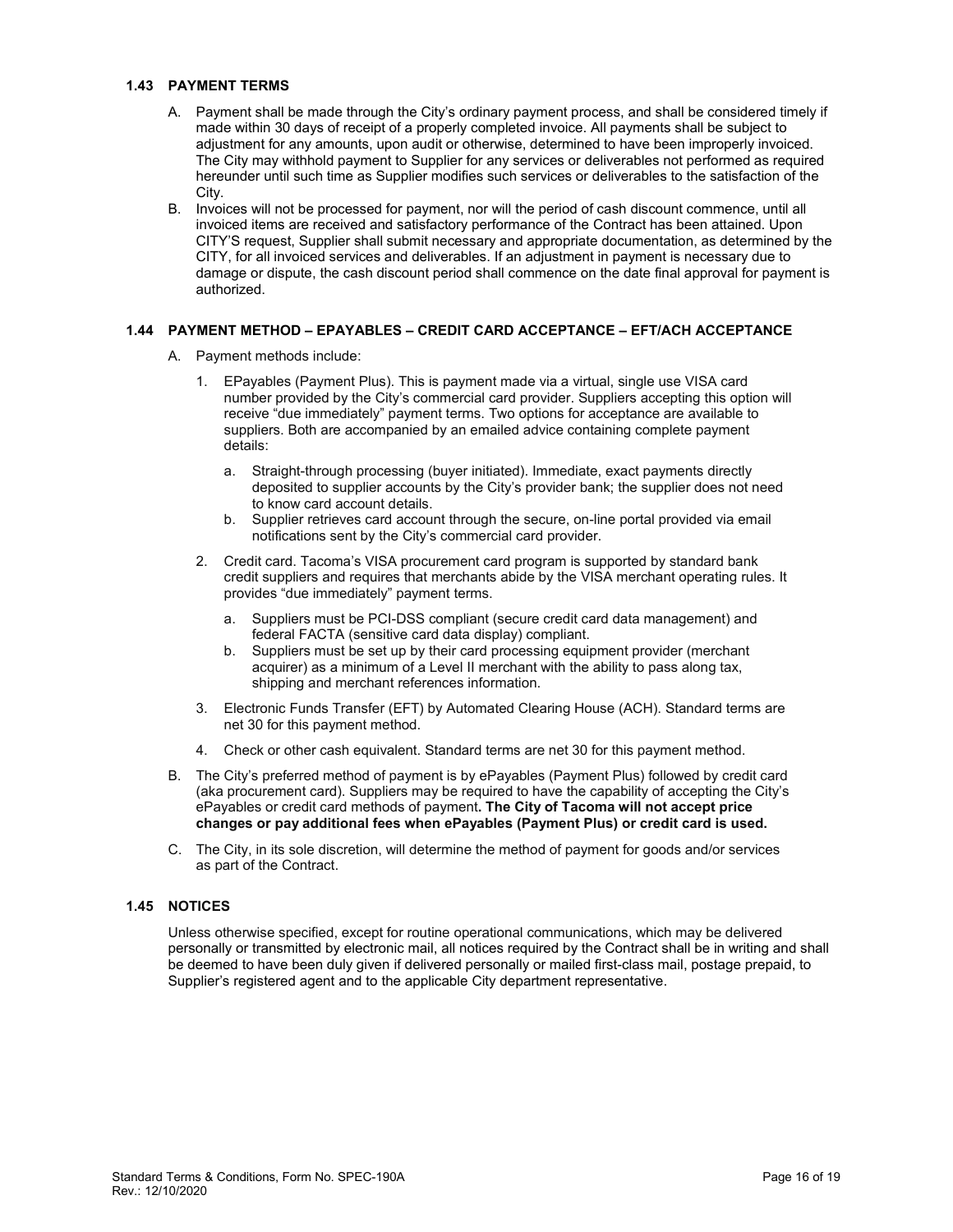# **1.46 INDEPENDENT CONTRACTOR STATUS**

- A. Supplier is considered an independent contractor who shall at all times perform his/her duties and responsibilities and carry out all services as an independent contractor and shall never represent or construe his/her status to be that of an agent or employee of the City, nor shall Supplier be eligible for any employee benefits. No payroll or employment taxes or contributions of any kind shall be withheld or paid by the City with respect to payments to Supplier. Supplier shall be solely responsible for all said payroll or employment taxes and/or contributions including, but not limited to, FICA, FUTA, federal income tax, state personal income tax, state disability insurance tax and state unemployment insurance tax. If the City is assessed, made liable or responsible in any manner for such taxes or contributions, Supplier agrees to indemnify and hold the City harmless from all costs incurred, including attorney fees.
- B. Unless otherwise specified in writing, Supplier shall provide at its sole expense all materials, working space, and other necessities and instruments to perform its duties under the Contract. Supplier, at its sole expense, shall obtain and keep in force any and all applicable licenses, permits and tax certificates necessary to perform the Contract.

# **1.47 NONDISCRIMINATION**

Supplier agrees to take all steps necessary to comply with all federal, state, and City laws and policies regarding non-discrimination and equal employment opportunities. Supplier shall not discriminate in any employment action because of race, religion, color, national origin or ancestry, sex, gender identity, sexual orientation, age, marital status, familial status, or the presence of any sensory, mental, or physical handicap. In the event of non-compliance by Supplier with any of the non-discrimination provisions of the Contract, the City shall be deemed to have cause to terminate the Contract, in whole or in part.

# **1.48 REPORTS, RIGHT TO AUDIT, PERSONNEL**

- A. Reports. Supplier shall, at such times and in such form as the City may reasonably require, furnish the City with periodic status reports pertaining to the services undertaken or goods provided pursuant to the Contract.
- B. Right to Audit. Upon City's request, Supplier shall make available to City all accounts, records and documents related to the scope of work for City's inspection, auditing, or evaluation during normal business hours as reasonably needed by City to assess performance, compliance and/or quality assurance under the Contract or in satisfaction of City's public disclosure obligations as applicable.
- C. Personnel. If before, during, or after the execution of a Contract, Supplier has represented or represents to the City that certain personnel would or will be responsible for performing services pursuant to the Contract, then Supplier is obligated to ensure that said personnel perform said Contract services to the maximum extent permitted by law. Substantial organizational or personnel changes within Supplier's firm are expected to be communicated to City immediately. Failure to do so could result in termination of the Contract. This provision shall only be waived by written authorization by the City, and on a case-bycase basis.

### **1.49 INSURANCE**

- A. During the course and performance of a Contract, Supplier will provide proof and maintain the insurance coverage in the amounts and in the manner specified in the City of Tacoma Insurance Requirements as is applicable to the services, products, and deliverables provided under the Contract. The City of Tacoma Insurance Requirements document, if issued, is fully incorporated into the Contract by reference.
- B. Failure by City to identify a deficiency in the insurance documentation provided by Contractor or failure of City to demand verification of coverage or compliance by Contractor with these insurance requirements shall not be construed as a waiver of Contractor's obligation to maintain such insurance.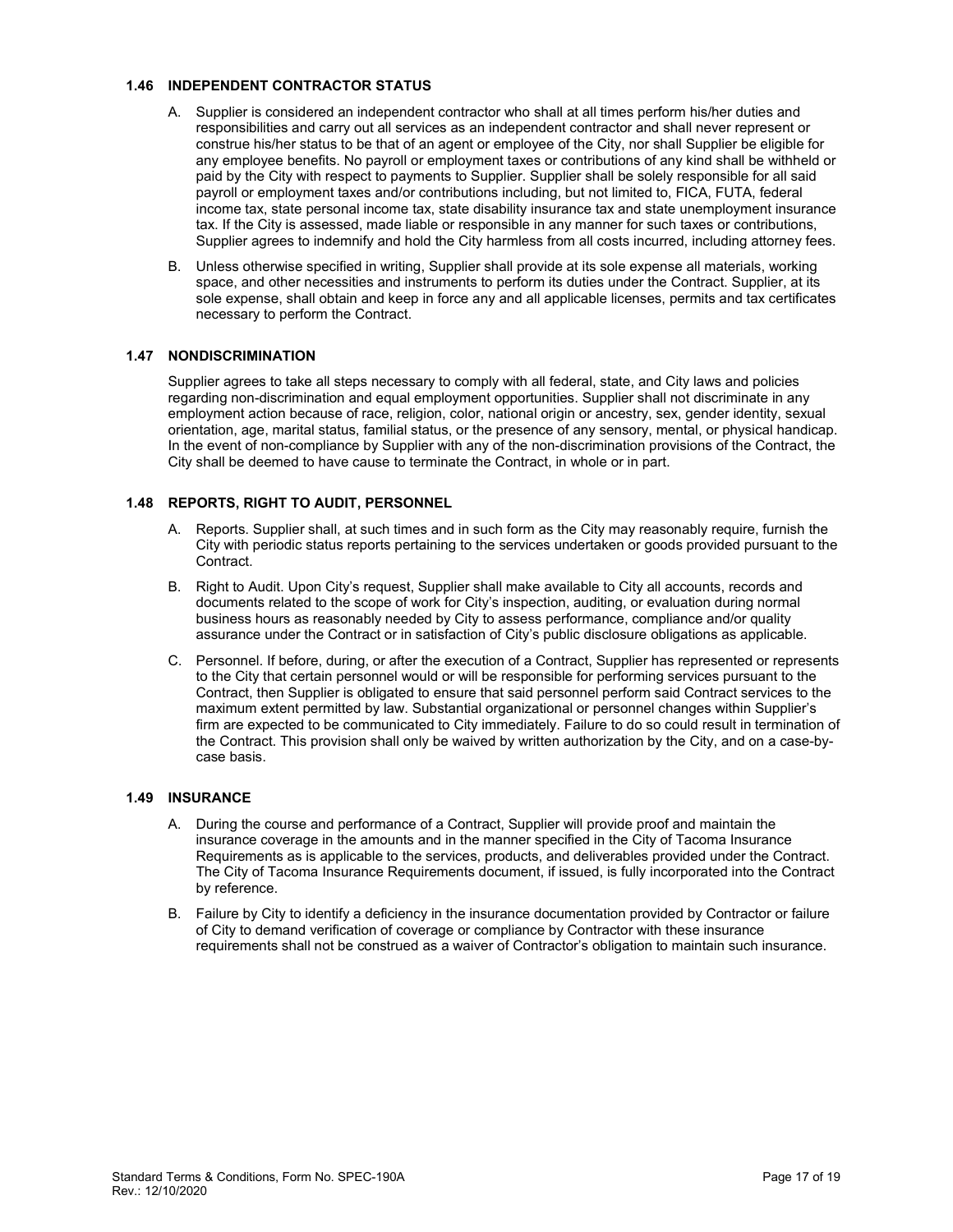# **1.50 INDEMNIFICATION – HOLD HARMLESS**

- A. Supplier agrees to indemnify, defend, and hold harmless the City of Tacoma, its officers, agents and employees, from and against any and all liability which may accrue to or be sustained by the City of Tacoma for any claim, suit or legal action made or brought against the City for the death of or injury to persons (including Supplier's or subcontractor's employees), or damage to property involving Supplier or subcontractor(s) and their employees or agents, or for any other cause arising out of and in connection with or incident to the performance of the Contract, except for injuries or damages caused by the sole negligence of the City. In this regard, Supplier recognizes it is waiving immunity under Industrial Insurance Law, Title 51 RCW. This indemnification includes attorney's fees and the cost of establishing the right to indemnification hereunder in favor of the City of Tacoma. By Supplier's acceptance of this order, he/she agrees that this subsection has been mutually negotiated.
- B. These indemnifications shall survive the termination of a Contract.

# **1.51 CONFLICT OF INTEREST**

No officer, employee, or agent of the City, nor any member of the immediate family of any such officer, employee or agent as defined by City ordinance, shall have any personal financial interest, direct or indirect, in a Contract, either in fact or in appearance. Supplier shall comply with all federal, state, and City conflict of interest laws, statutes, and regulations. Supplier represents that Supplier presently has no interest and shall not acquire any interest, direct or indirect, in the program to which the Contract pertains that would conflict in any manner or degree with the performance of Supplier's services and obligations hereunder. Supplier further covenants that, in performance of a Contract, no person having any such interest shall be employed. Supplier also agrees that its violation of the City's Code of Ethics contained in Chapter 1.46 of the Tacoma Municipal Code shall constitute a breach of Contract subjecting the Contract to termination.

# **1.52 CITY OWNERSHIP OF WORK/RIGHTS IN DATA/PUBLICATIONS**

- A. To the extent that Supplier creates any work subject to the protections of the Copyright Act (Title 17 U.S.C.) in its performance of a Contract, Supplier agrees to the following: The work has been specially ordered and commissioned by the City. Supplier agrees that the work is a "work made for hire" for copyright purposes, with all copyrights in the work owned by City. To the extent that the work does not qualify as a work made for hire under applicable law, and to the extent that the work includes material subject to copyright, Supplier hereby assigns to City, its successors and assigns, all right, title and interest in and to the work, including but not limited to, all copyrights, patent, trade secret and other proprietary rights, and all rights, title and interest in and to any inventions and designs embodied in the work or developed during the course of Supplier's creation of the work.
- B. Supplier shall be solely responsible for obtaining releases and/or licenses for the reproduction, distribution, creation of derivative works, performance, display, or other use of copyrighted materials. Should Supplier fail to obtain said releases and/or licenses, Supplier shall indemnify, defend, and hold harmless the City for any claim resulting there from.

# **1.53 DUTY OF CONFIDENTIALITY**

Supplier acknowledges that unauthorized disclosure of information or documentation concerning the Scope of Work hereunder may cause substantial economic loss or harm to the City except for disclosure of information and documents to Supplier's employees, agents, or subcontractors who have a substantial need to know such information in connection with Supplier's performance of obligations under the Contract. Supplier shall not, without prior written authorization by the City allow the release, dissemination, distribution, sharing, or other publication or disclosure of information or documentation obtained, discovered, shared or produced pursuant to a Contract.

### **1.54 DISPUTE RESOLUTION**

In the event of a dispute pertaining to ta Contract, the parties agree to attempt to negotiate in good faith an acceptable resolution. If a resolution cannot be negotiated, then the parties agree to submit the dispute to voluntary non-binding mediation before pursuing other remedies. This provision does not limit the City's right to terminate.